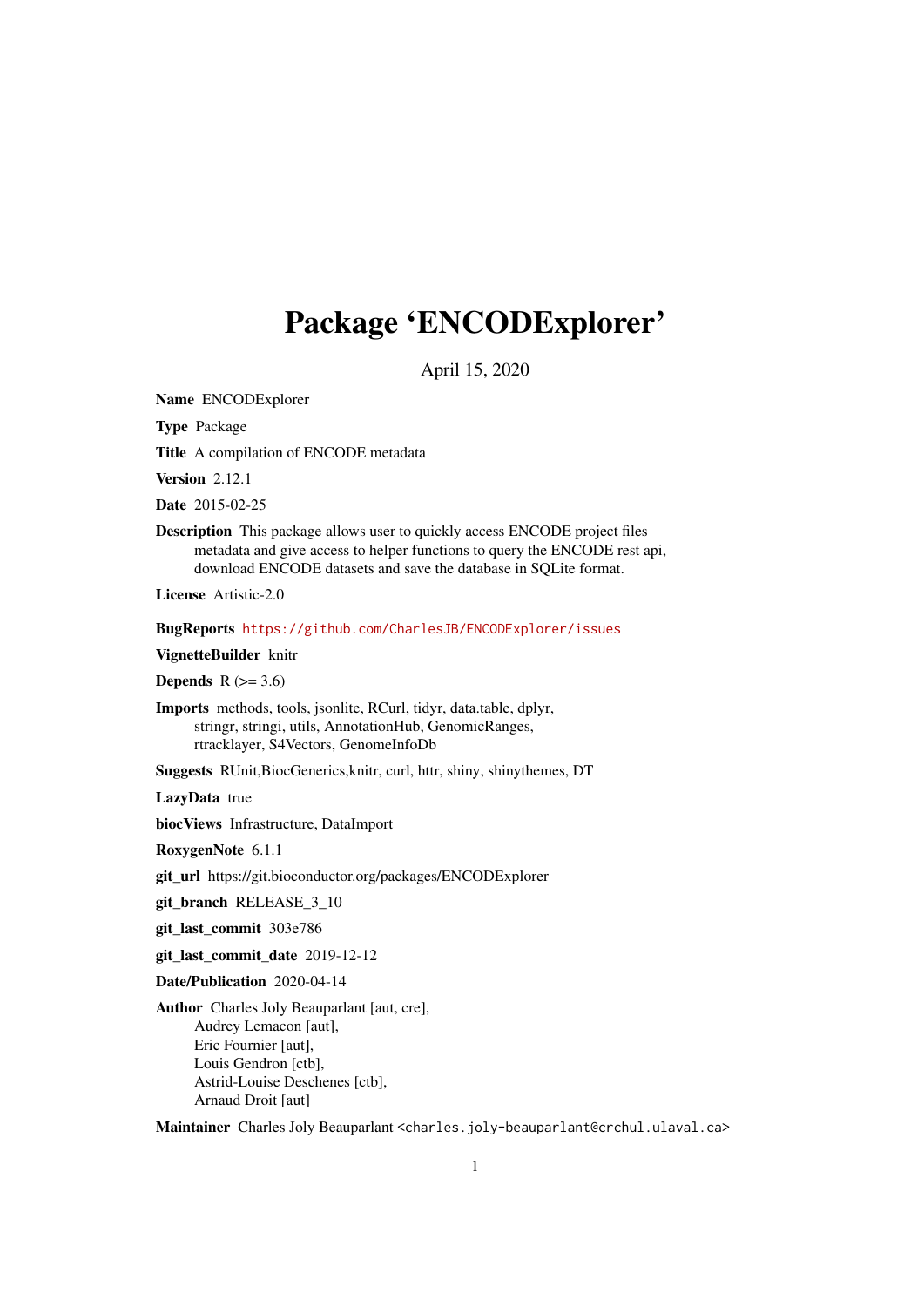# <span id="page-1-0"></span>R topics documented:

|       |                                                                                                                               | -3             |
|-------|-------------------------------------------------------------------------------------------------------------------------------|----------------|
|       |                                                                                                                               | $\overline{4}$ |
|       |                                                                                                                               | $\overline{5}$ |
|       |                                                                                                                               | $\overline{5}$ |
|       | $downloadEncode \dots \dots \dots \dots \dots \dots \dots \dots \dots \dots \dots \dots \dots \dots \dots \dots$              | $\overline{6}$ |
|       |                                                                                                                               | -7             |
|       |                                                                                                                               |                |
|       |                                                                                                                               |                |
|       |                                                                                                                               |                |
|       |                                                                                                                               |                |
|       |                                                                                                                               |                |
|       |                                                                                                                               |                |
|       |                                                                                                                               |                |
|       | $get\_encode\_df\_demo \dots \dots \dots \dots \dots \dots \dots \dots \dots \dots \dots \dots \dots \dots \dots \dots \dots$ |                |
|       |                                                                                                                               |                |
|       |                                                                                                                               |                |
|       |                                                                                                                               |                |
|       |                                                                                                                               |                |
|       |                                                                                                                               |                |
|       |                                                                                                                               |                |
|       |                                                                                                                               |                |
|       |                                                                                                                               |                |
|       |                                                                                                                               |                |
|       |                                                                                                                               |                |
| Index |                                                                                                                               | 23             |

<span id="page-1-1"></span>buildConsensusPeaks *Calculates the consensus peaks defined by the results of a previously completed ENCODE query.*

#### Description

This function takes the result of a previous call to [queryEncode](#page-15-1), splits the contained peak files by conditions (as specified by the split\_by argument), then builds consensus peaks for each condition.

#### Usage

```
buildConsensusPeaks(query_results, split_by = NULL,
 consensus_threshold = 1, simplify = FALSE, temp_dir = ".",
  force = FALSE, consensus_threshold_n = NULL)
```
#### Arguments

query\_results A data.table returned by [queryEncode](#page-15-1) or [queryEncodeGeneric](#page-16-1).

split\_by A vector of column names from query\_results that will be used to split the consensus binding sites according to condition. If NULL, all elements of query\_results are used in the same consensus calculation.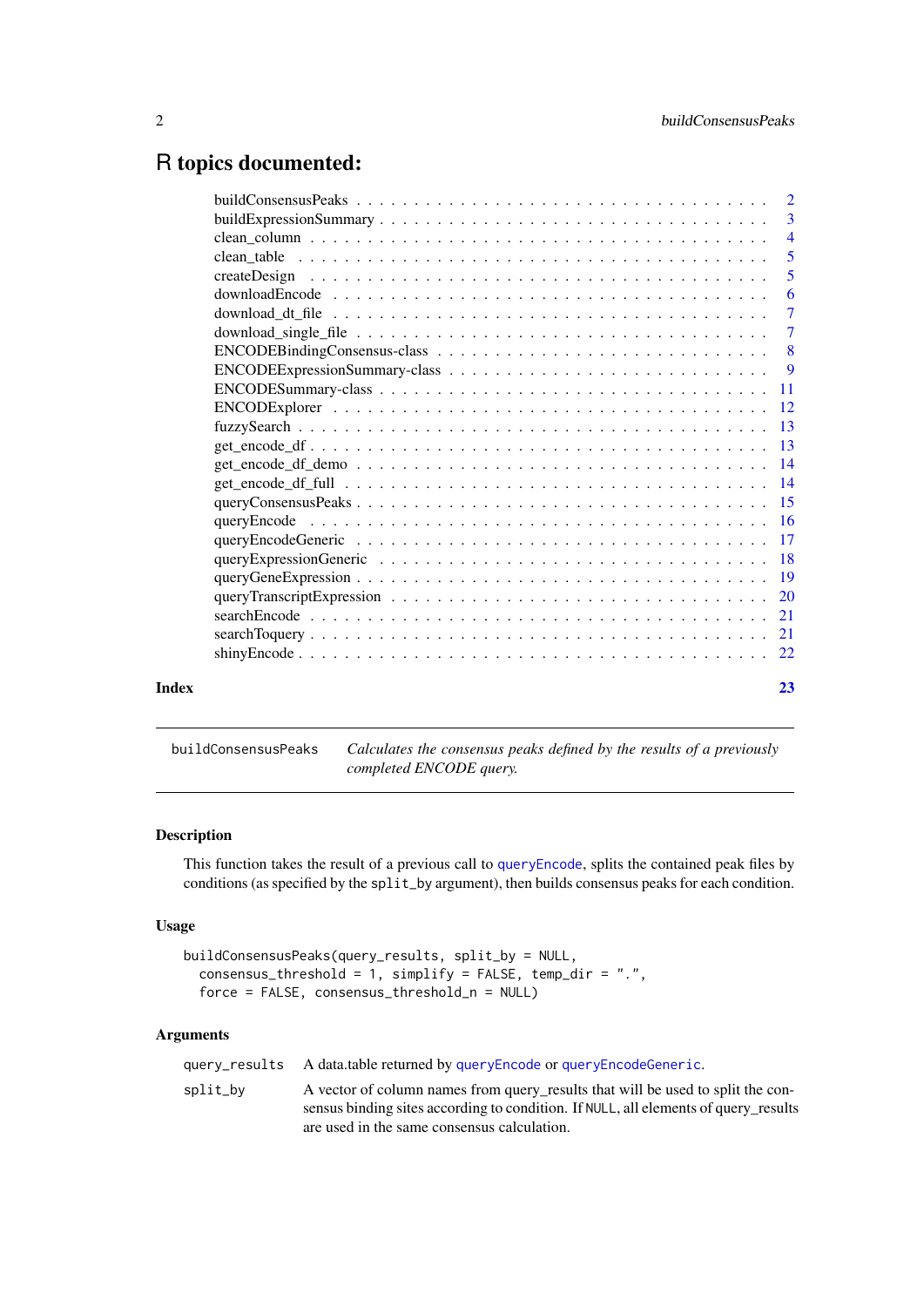#### <span id="page-2-0"></span>buildExpressionSummary 3

| consensus_threshold   |                                                                                                                                                     |
|-----------------------|-----------------------------------------------------------------------------------------------------------------------------------------------------|
|                       | A numeric value between 0 and 1, indicating the proportion of peak files in<br>which a peak must appear for it to be included within the consensus. |
| simplify              | If TRUE, non-discriminatory columns are removed from the metadata, and if<br>only one sample group is found, it is renamed "All".                   |
| temp_dir              | The path to a directory where peak files will be downloaded.                                                                                        |
| force                 | A logical indicating whether already present files be redownloaded.                                                                                 |
| consensus_threshold_n |                                                                                                                                                     |
|                       | An integer indicating the number of peak files in which a peak must appear for it                                                                   |
|                       | to be included within the consensus. IF this argument is provided, it supercedes                                                                    |
|                       | consensus threshold.                                                                                                                                |

#### Value

An object of class [ENCODEBindingConsensus.](#page-7-1)

#### Examples

```
query_results = queryEncodeGeneric(biosample_name="A549", assembly="GRCh38",
                                  file_format="^bed$", output_type="^peaks$",
                                  treatment_duration_unit="minute",
                                  treatment_duration="(^5$|^10$)",
                                  target="NR3C1", fixed=FALSE)
res = buildConsensusPeaks(query_results, split_by=c("treatment_duration"),
                          consensus_threshold=0.5)
```
<span id="page-2-1"></span>buildExpressionSummary

*Calculates average expression levels of the results of a previously completed ENCODE query.*

#### Description

This function takes the result of a previous call to [queryEncode](#page-15-1), splits the contained expression files by conditions (as specified by the split\_by argument), then calculates average expression levels for each condition.

#### Usage

```
buildExpressionSummary(query_results, split_by, metric = NULL,
  simplify = FALSE, aggregate_function = mean, temp_dir = ".",
  force = FALSE)
```
#### Arguments

query\_results A data.table returned by [queryEncode](#page-15-1) or [queryEncodeGeneric](#page-16-1).

split\_by A vector of column names from query\_results that will be used to split the average expression levels. If NULL, all elements of query\_results are used in the same average expression calculation.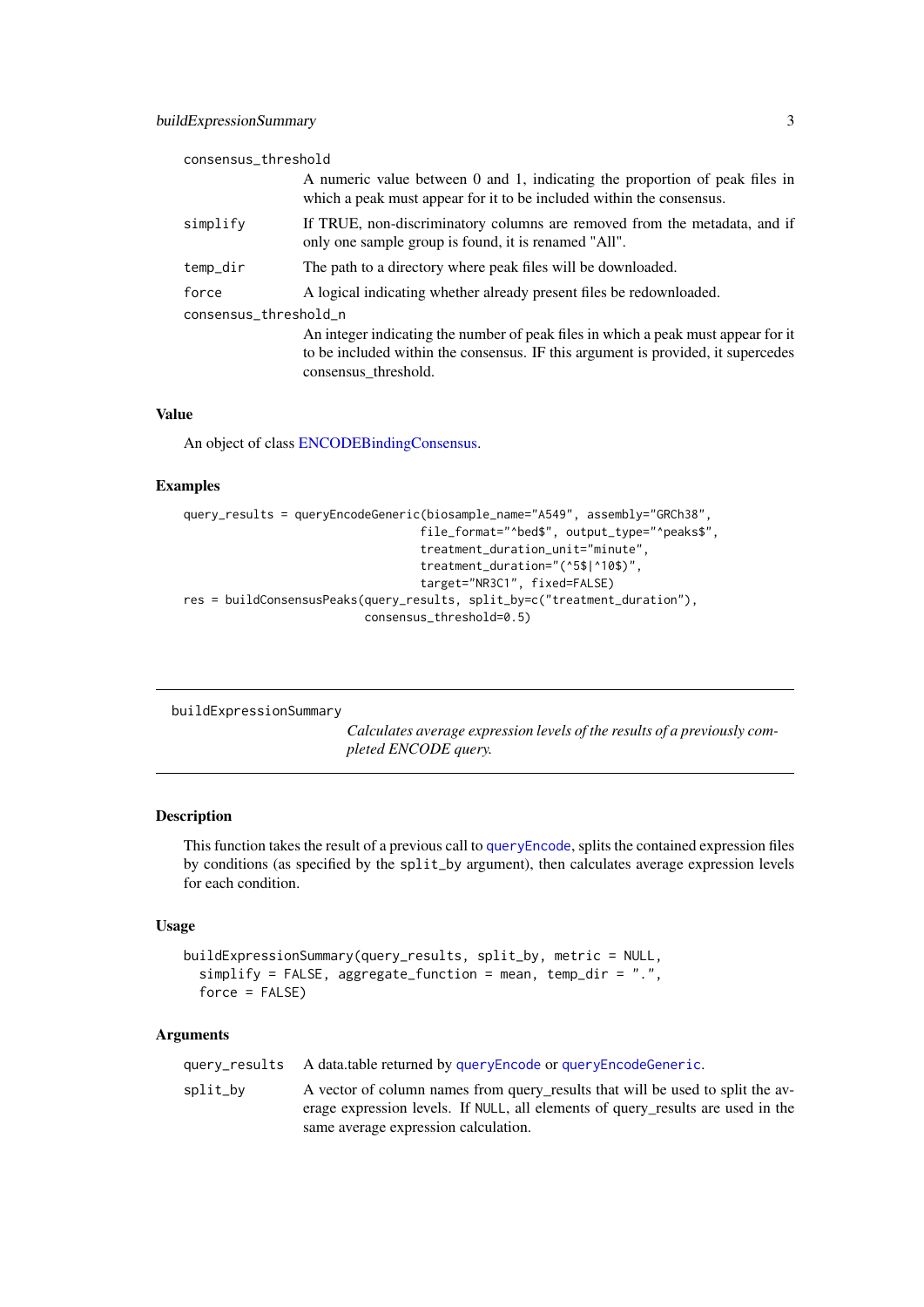<span id="page-3-0"></span>

| metric             | A regular expression, indicating which column from the ENCODE data must                                                             |
|--------------------|-------------------------------------------------------------------------------------------------------------------------------------|
|                    | be extracted. If NULL, ENCODExplorer data automatically detects and selects<br>one of the TPM, FPKM or feature count columns.       |
| simplify           | If TRUE, non-discriminatory columns are removed from the metadata, and if<br>only one sample group is found, it is renamed "All".   |
| aggregate_function |                                                                                                                                     |
|                    | A function which takes a vector as input and returns a single value summarizing<br>the whole. Used to summarize expression metrics. |
| temp_dir           | The path to a directory where peak files will be downloaded.                                                                        |
| force              | A logical indicating whether already present files be redownloaded.                                                                 |

# Value

An object of class [ENCODEExpressionSummary.](#page-8-1)

#### Examples

```
query_results = queryEncodeGeneric(biosample_name="neural tube",
                                   output_type="gene quantifications",
                                   file_type="tsv",
                                   assay="polyA plus RNA-seq",
                                   assembly="^mm10$",
                                   dataset_biosample_summary="(15.5|13.5)",
                                   fixed=FALSE)
```
buildExpressionSummary(query\_results, split\_by="dataset\_biosample\_summary")

clean\_column *Clean a single column of the data.frame*

# Description

The input column can either be a data.frame, a vector of character, a vector of numeric or a list of one the previous type.

#### Usage

```
clean_column(column_name, table)
```
# Arguments

| column name | The name of the column for the table that is been process. |
|-------------|------------------------------------------------------------|
| table       | The table produced by the extract_table function.          |

#### Details

This function will either remove columns that are not relevant and convert columns to a vector or data.frame.

#### Value

a data. frame corresponding to the cleaned version of the input data. frame.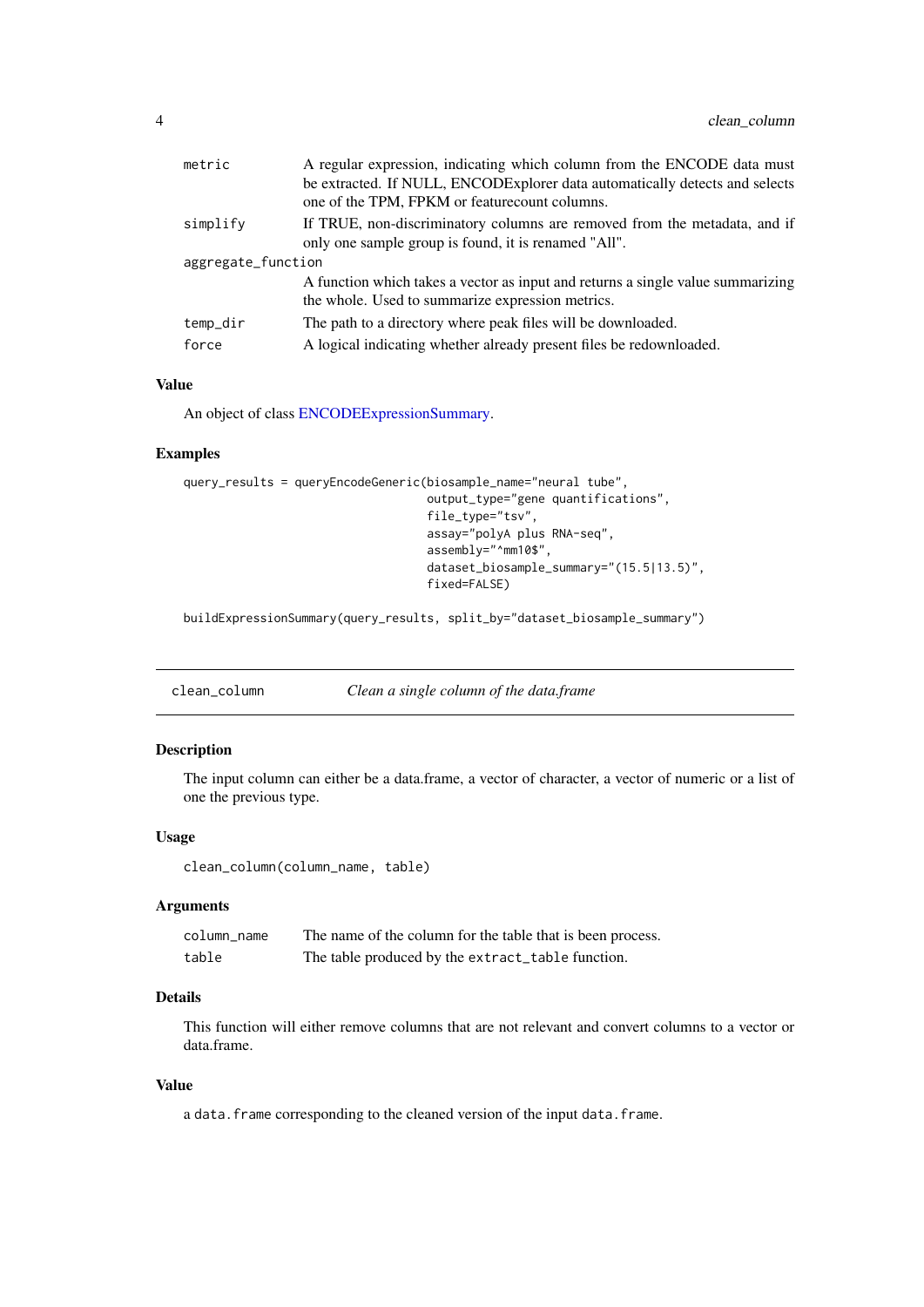<span id="page-4-0"></span>

#### Description

data.frames produced when converting JSON to data.frame with the fromJSON function will sometime have columns that are lists and/or columns that are data. frames.

#### Usage

```
clean_table(table)
```
# Arguments

table The table produced by the extract\_table function.

# Details

This function will either remove columns that are not relevant and convert columns to a vector or data.frame.

# Value

a data. frame corresponding to the cleaned version of the input data. frame.

| createDesign | Create a design for the files associated with the result of a queryEn- |
|--------------|------------------------------------------------------------------------|
|              | code, fuzzySearch research or a data. table from createDesign.         |

# Description

Create a design for the files associated with the result of a queryEncode, fuzzySearch research or a data.table from createDesign.

# Usage

```
createstDesign(input = NULL, df = get\_encode_df(), split = FALSE,fileFormat = "bam", dataset_type = "experiments", format = "long",
 output_type = "data.table", ID = c(1, 2))
```
#### Arguments

| input      | The data, table created by a query Encode or search Encode research, or a                                                                 |
|------------|-------------------------------------------------------------------------------------------------------------------------------------------|
| df         | The data. table used to extract the files link. Default :get_encode_df()                                                                  |
| split      | Allow to the function to return a list of data. table where each data. table<br>contain the files for a single experiment Default: FALSE. |
| fileFormat | A string that correspond to the type of the files that need to be extracted. Default:<br><b>bam</b>                                       |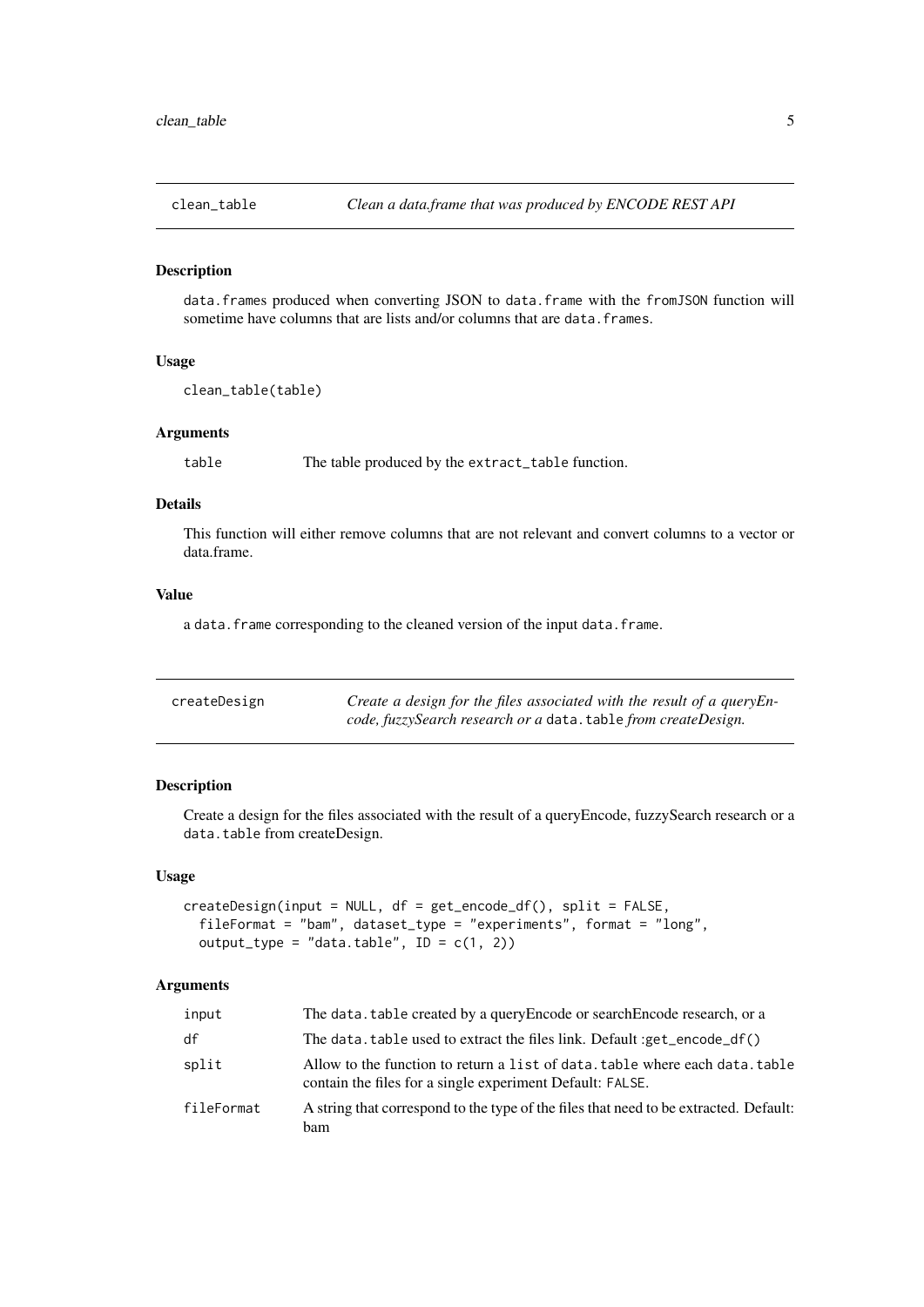<span id="page-5-0"></span>

| dataset_type | A string that correspong to the type of dataset that will be extrated. Default:<br>experiments                                                                                                                                                  |
|--------------|-------------------------------------------------------------------------------------------------------------------------------------------------------------------------------------------------------------------------------------------------|
| format       | The format (long or wide) to represent the data. The 'long' format will contain<br>three columns (File, Experiment, Value). The 'wide' format organize the data<br>as an array with the experiments as columns and files as rows. Default: long |
| output_type  | The type of output of the function, can be data. table or a data. table Default:<br>data.table                                                                                                                                                  |
| ID           | A two element numeric vector, that first element is the value assign to replicate<br>and the second is the value assign to control. Default: 1 and 2                                                                                            |

# Value

is a data.table with files for all the experiments or a list of data.table with all the file per experiment when the parameter split is set to TRUE

# Examples

```
# You will need to replace get_encode_df_demo() with your own encode_df object,
# the get_encode_df() function or the get_encode_df_full() function.
fuzzy_result <- fuzzySearch(searchTerm = "brca",
database=get_encode_df_demo(), filterVector ="target")
design_result <- createDesign(input = fuzzy_result,df=get_encode_df_demo(),
fileFormat="fastq")
```

| downloadEncode | downloadEncode is used to download a serie of files or datasets using |
|----------------|-----------------------------------------------------------------------|
|                | <i>their accession.</i>                                               |

#### Description

downloadEncode is used to download a serie of files or datasets using their accession.

#### Usage

```
downloadEncode(file_acc = NULL, df = get\_encode_df(), format = "all",
 dir = ".", force = TRUE)
```
# Arguments

| file_acc | A character of ENCODE file or experiment accessions. Can also be a data.table<br>coming from any ENCODExplorer search function.                     |
|----------|-----------------------------------------------------------------------------------------------------------------------------------------------------|
| df       | The reference data, table used to find the download. Files that are not available<br>will be searched directly through the current ENCODE database. |
| format   | The specific file format to download. Default : all                                                                                                 |
| dir      | The directory to locate the downloaded files                                                                                                        |
| force    | boolean to allow downloading a file even if it already exists in the directory.<br>Default: TRUE                                                    |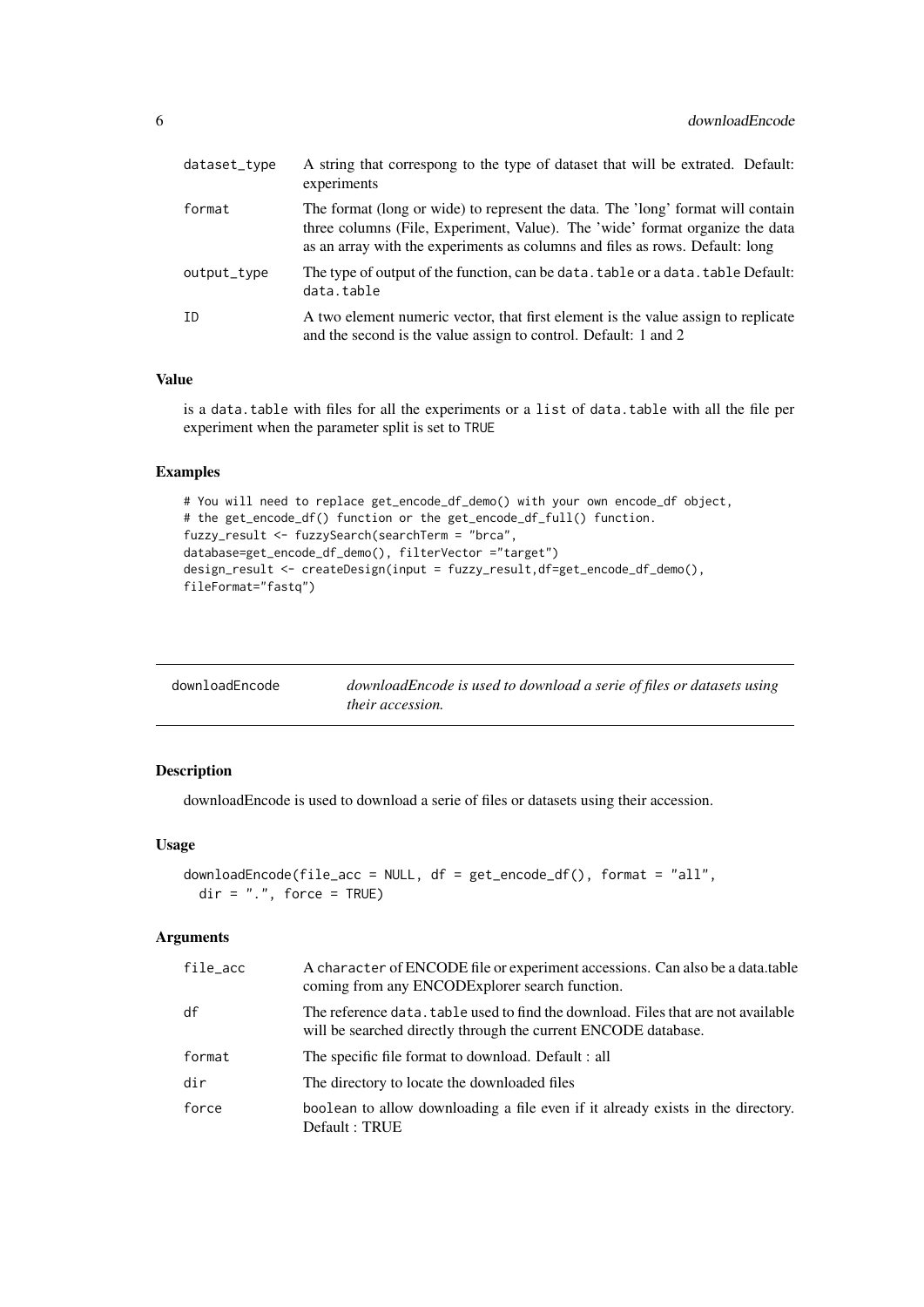#### <span id="page-6-0"></span>download\_dt\_file 7

# Value

A character with the downloaded files

#### Examples

```
fuzzy_result <- fuzzySearch("ENCSR396EAG", get_encode_df_demo(), filterVector = "accession")
## Not run: downloadEncode(fuzzy_result, format="tsv")
```
download\_dt\_file *Downloads all files inside a data.table.*

# Description

Downloads all files inside a data.table.

#### Usage

```
download_dt_file(input_dt, dir, force, show_experiment = FALSE)
```
# Arguments

| input_dt        | The data table to be looped over for determining which files should be down-<br>loaded. |
|-----------------|-----------------------------------------------------------------------------------------|
| dir             | The path of the directory where the downloaded files should be saved.                   |
| force           | If TRUE, existing files are downloaded again.                                           |
| show_experiment |                                                                                         |
|                 | If TRUE, the name of the experiment is extracted from the data table and dis-           |
|                 | played in status messages.                                                              |

#### Value

The name of the files which were downloaded.

download\_single\_file *download\_single\_file Downloads a single file and checks if md5 checksums match.*

# Description

download\_single\_file Downloads a single file and checks if md5 checksums match.

# Usage

```
download_single_file(file_url, file_md5, dir = ".",
 experiment_name = NULL, force = TRUE)
```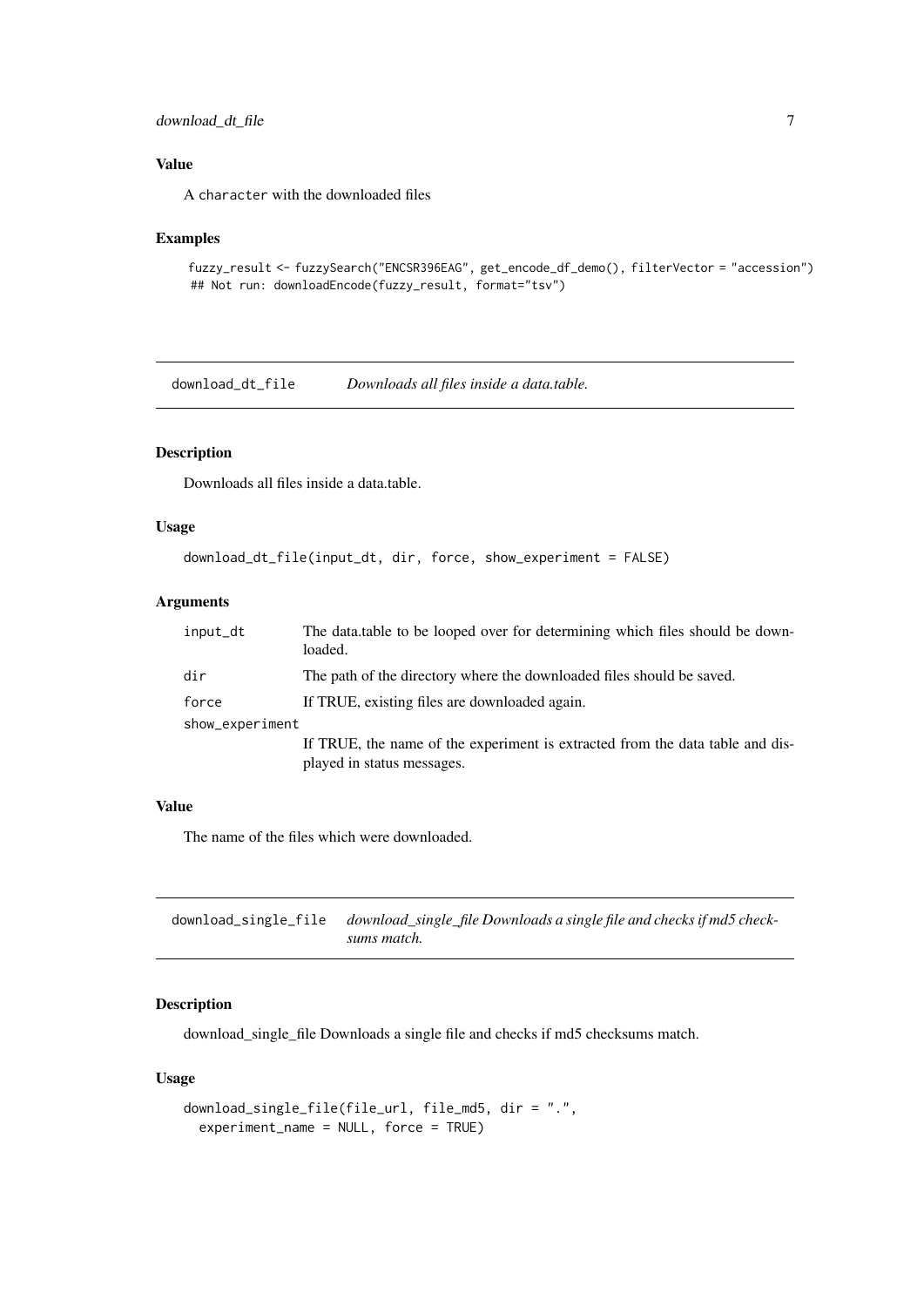# <span id="page-7-0"></span>Arguments

| file_url        | A character giving the URL of the file to be downloaded.                             |
|-----------------|--------------------------------------------------------------------------------------|
| file_md5        | A character giving the expected md5 checksum hash of the file to be down-<br>loaded. |
| dir             | The directory where the downloaded file should be saved. Default: "."                |
| experiment_name |                                                                                      |
|                 | An optional experiment name to be displayed with the status reports.                 |
| force           | boolean indicating if existing files should be downloaded again. Default :<br>TRUE   |

# Value

A character with the name of the downloaded file.

<span id="page-7-1"></span>ENCODEBindingConsensus-class *ENCODEBindingConsensus: consensus peaks derived from EN-CODE files.*

# Description

ENCODEBindingConsensus objects represent the intersection of called peaks across multiple replicates, split by arbitrary metadata columns. They can be constructed using the [queryConsensusPeaks](#page-14-1) and [buildConsensusPeaks](#page-1-1) functions.

# Usage

## S4 replacement method for signature 'ENCODEBindingConsensus,character'  $names(x)$  <- value

peaks(x)

## S4 method for signature 'ENCODEBindingConsensus' peaks(x)

consensus(x)

## S4 method for signature 'ENCODEBindingConsensus' consensus(x)

## S4 method for signature 'ENCODEBindingConsensus' show(object)

# Arguments

|        | The ENCODESummary object.                                   |
|--------|-------------------------------------------------------------|
| value  | The new names for the elements of the ENCODESummary object. |
| object | The ENCODESummary object.                                   |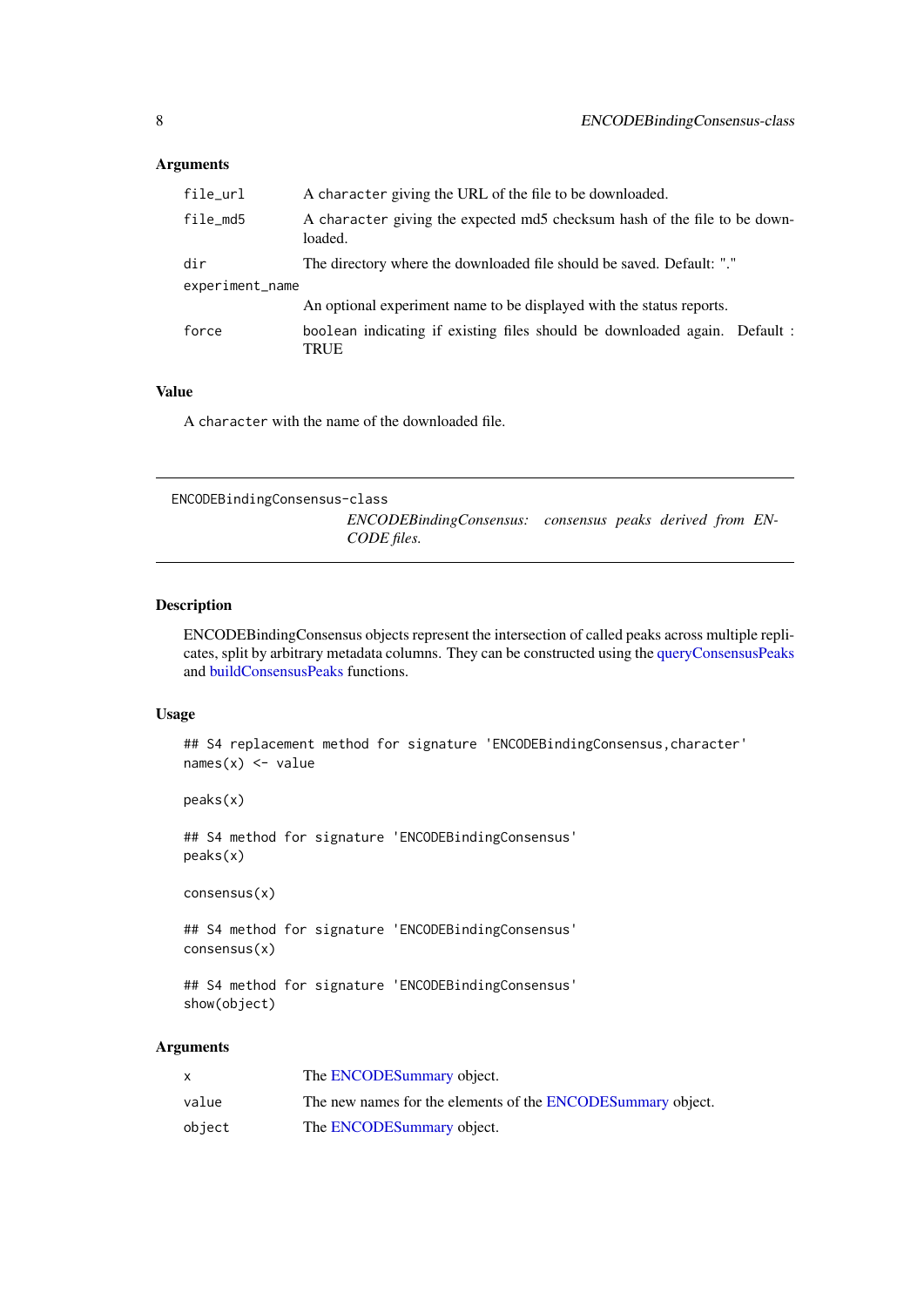#### <span id="page-8-0"></span>Value

For peaks, a list of [GRangesList](#page-0-0) of the per-condition original peaks used to build the object. For consensus, a [GRangesList](#page-0-0) of the per-condition consensus peaks.

# Slots

peaks The per-condition original peaks used to build the consensus.

consensus The per-condition consensus peaks.

consensus\_threshold The proportion of replicates which must bear a specific peak for it to be added to the set of consensus peaks.

#### Methods

ENCODEBindingConsensus object can be accessed through the methods from the ENCODESummary class, as well as ENCODEBindingConsensus-specific methods:

peaks Returns a list of [GRangesList](#page-0-0) of the per-condition original peaks used to build the object. consensus Returns a [GRangesList](#page-0-0) of the per-condition consensus peaks.

# Examples

```
res = queryConsensusPeaks("22Rv1", "GRCh38", "CTCF")
peaks(res)
consensus(res)
```

```
ENCODEExpressionSummary-class
```
*ENCODEExpressionSummary summarize means of expression across ENCODE files.*

#### Description

ENCODEExpressionSummary objects represent means (or medians) of expression levels across multiple replicate samples, split by arbitrary metadata columns. They can be constructed using the [queryGeneExpression,](#page-18-1) [queryTranscriptExpression](#page-19-1) and [buildExpressionSummary](#page-2-1) functions.

# Usage

```
## S4 replacement method for signature 'ENCODEExpressionSummary, character'
names(x) <- value
```
metric\_data(x)

## S4 method for signature 'ENCODEExpressionSummary' metric\_data(x)

metric(x)

## S4 method for signature 'ENCODEExpressionSummary' metric(x)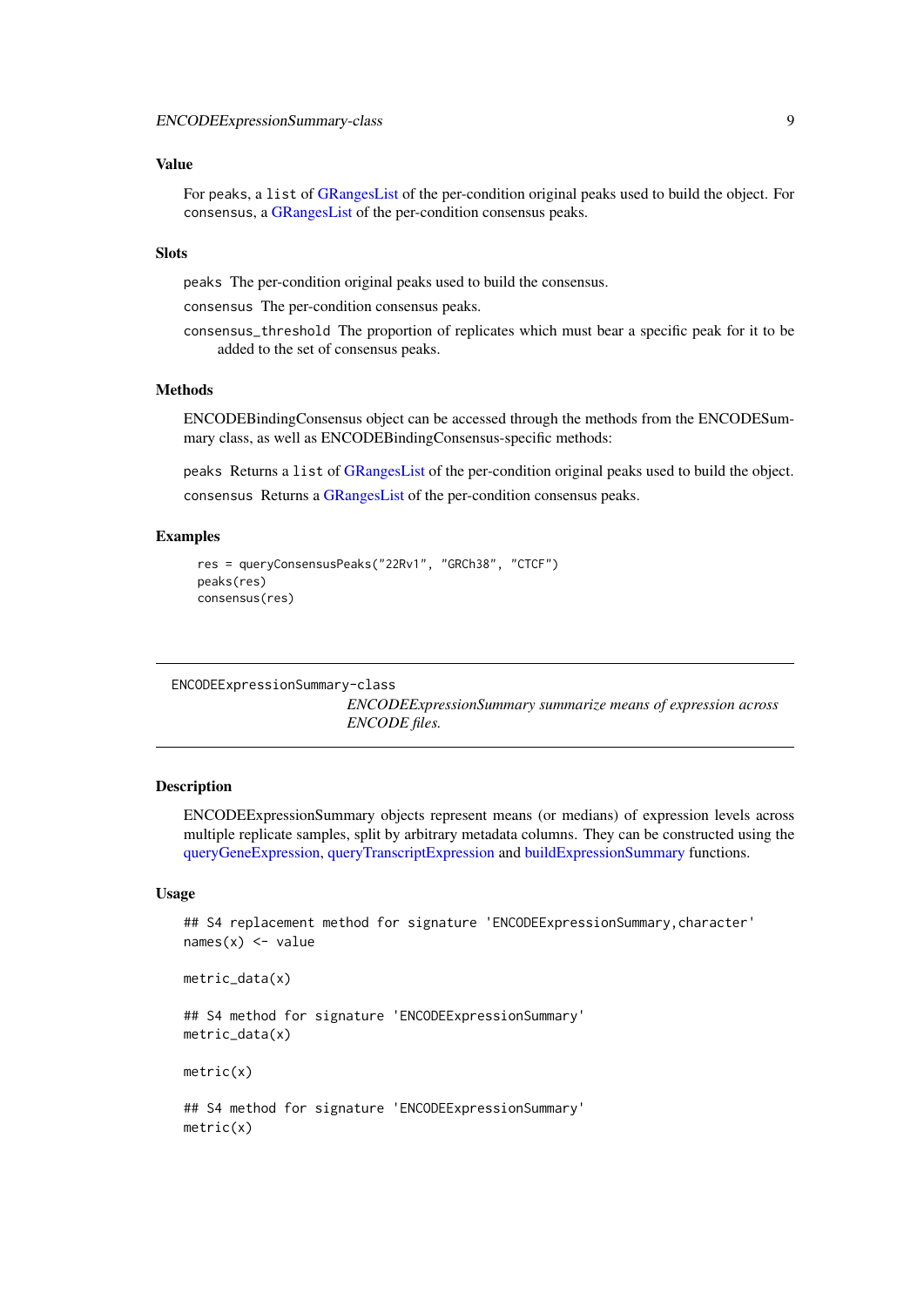```
raw_data(x)
## S4 method for signature 'ENCODEExpressionSummary'
raw_data(x)
## S4 method for signature 'ENCODEExpressionSummary'
show(object)
```
#### Arguments

| $\mathsf{x}$ | The ENCODESummary object.                                   |
|--------------|-------------------------------------------------------------|
| value        | The new names for the elements of the ENCODESummary object. |
| object       | The ENCODESummary object.                                   |

# Value

For raw\_data, a list of [GRangesList](#page-0-0) of the per-condition original expression tables used to build the object. For metric, the regular expression used to select the column of metric values from the ENCODE files. For metric data, a [data.frame](#page-0-0) of the per-condition metric values.

#### Slots

- raw\_data A list of data-frames containing the full raw data of each of the downloaded ENCODE files.
- metric A character giving the regular expression used to extract expression metrics from the EN-CODE files.
- metric\_data A [data.frame](#page-0-0) of the per-condition metric values.

expression\_type The type of expression which is being reported, either gene or transcripts.

#### Methods

ENCODEExpressionSummary object can be accessed through the methods from the ENCODESummary class, as well as ENCODEBindingConsensus-specific methods:

- raw\_data Returns a list of [GRangesList](#page-0-0) of the per-condition original expression tables used to build the object.
- metric Returns the regular expression used to select the column of metric values from the EN-CODE files.
- metric\_data Returns a [data.frame](#page-0-0) of the per-condition metric values.

#### Examples

```
res = queryGeneExpression("bone marrow")
raw_data(res)
metric(res)
metric_data(res)
```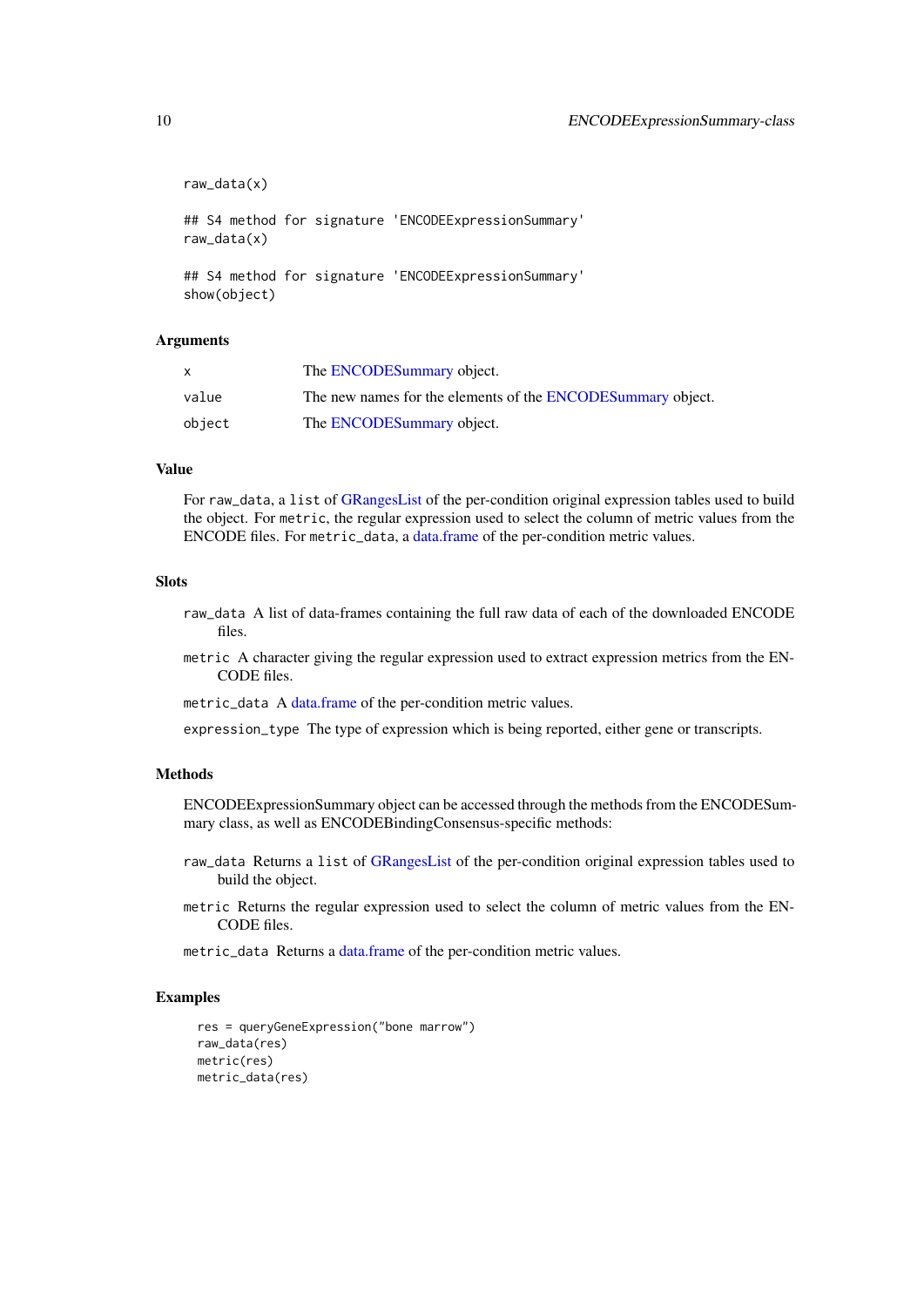<span id="page-10-1"></span><span id="page-10-0"></span>ENCODESummary-class *ENCODESummary objects: summaries of multiple ENCODE files.*

#### Description

ENCODESummary objects is the base class of [ENCODEBindingConsensus-class](#page-7-1) and [ENCODEExp](#page-8-1)ressionSummary[class](#page-8-1) objects. It provides methods to query which files were used to build the summary, the names of the grouped elements as well as their metadata.

# Usage

```
## S4 method for signature 'ENCODESummary'
names(x)
## S4 replacement method for signature 'ENCODESummary, character'
names(x) <- value
## S4 method for signature 'ENCODESummary'
length(x)
## S4 method for signature 'ENCODESummary'
metadata(x)
file_metadata(x)
## S4 method for signature 'ENCODESummary'
file_metadata(x)
files(x)
## S4 method for signature 'ENCODESummary'
files(x)
## S4 method for signature 'ENCODESummary'
```
show(object)

#### Arguments

|        | The ENCODESummary object.                                   |
|--------|-------------------------------------------------------------|
| value  | The new names for the elements of the ENCODESummary object. |
| object | The ENCODESummary object.                                   |

#### Value

For names, names<-, a copy of the object. For length, the number of elements. For files, a character vector. For file\_metadata, a list of data-frames with each file's metadata. For metadata, a data-frame with the discriminating metadata of each sample group.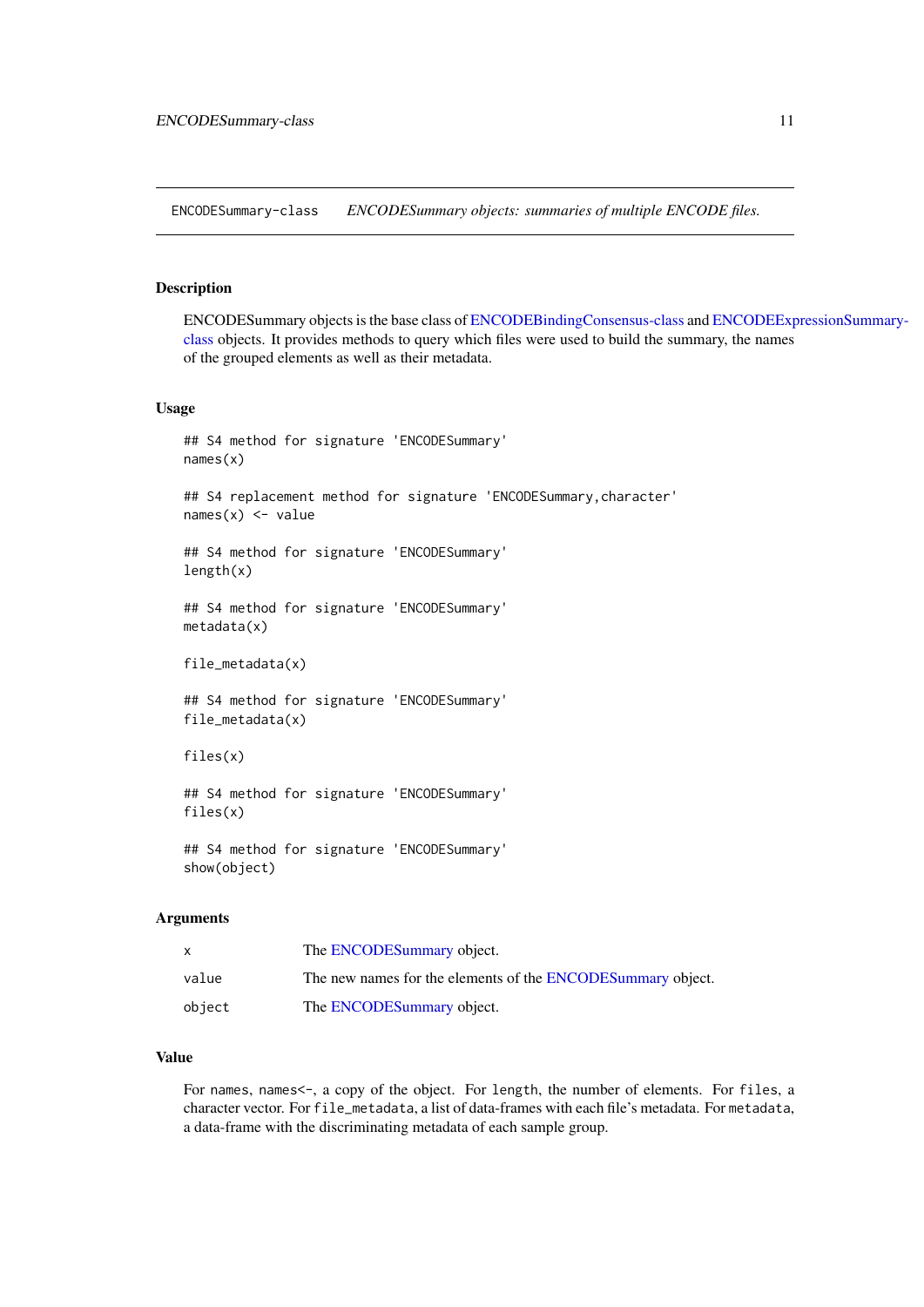#### <span id="page-11-0"></span>Slots

files The path of the files used in this summary.

- file\_metadata A list of data-frames representing the ENCODE metadata of the files used to build the per-condition consensus.
- metadata A data-frame with the metadata of each element in the summary.

#### Methods

ENCODESummary object can be accessed through a variety of methods:

names Returns the names of the elements.

names<- Sets the names of the elements.

length Returns the number of elements.

- files Returns a character vector of the ENCODE files used to build this object.
- file\_metadata Returns a list of per-condition metadata of the ENCODE files used to build the object.
- metadata Returns a data-frame of the common per-condition metadata of the ENCODE files used to build the object.

show Print a summary of the object.

# Examples

```
res = queryConsensusPeaks("22Rv1", "GRCh38", "CTCF")
names(res)
files(res)
metadata(res)
print(res)
```
ENCODExplorer *ENCODExplorer*

#### Description

ENCODExplorer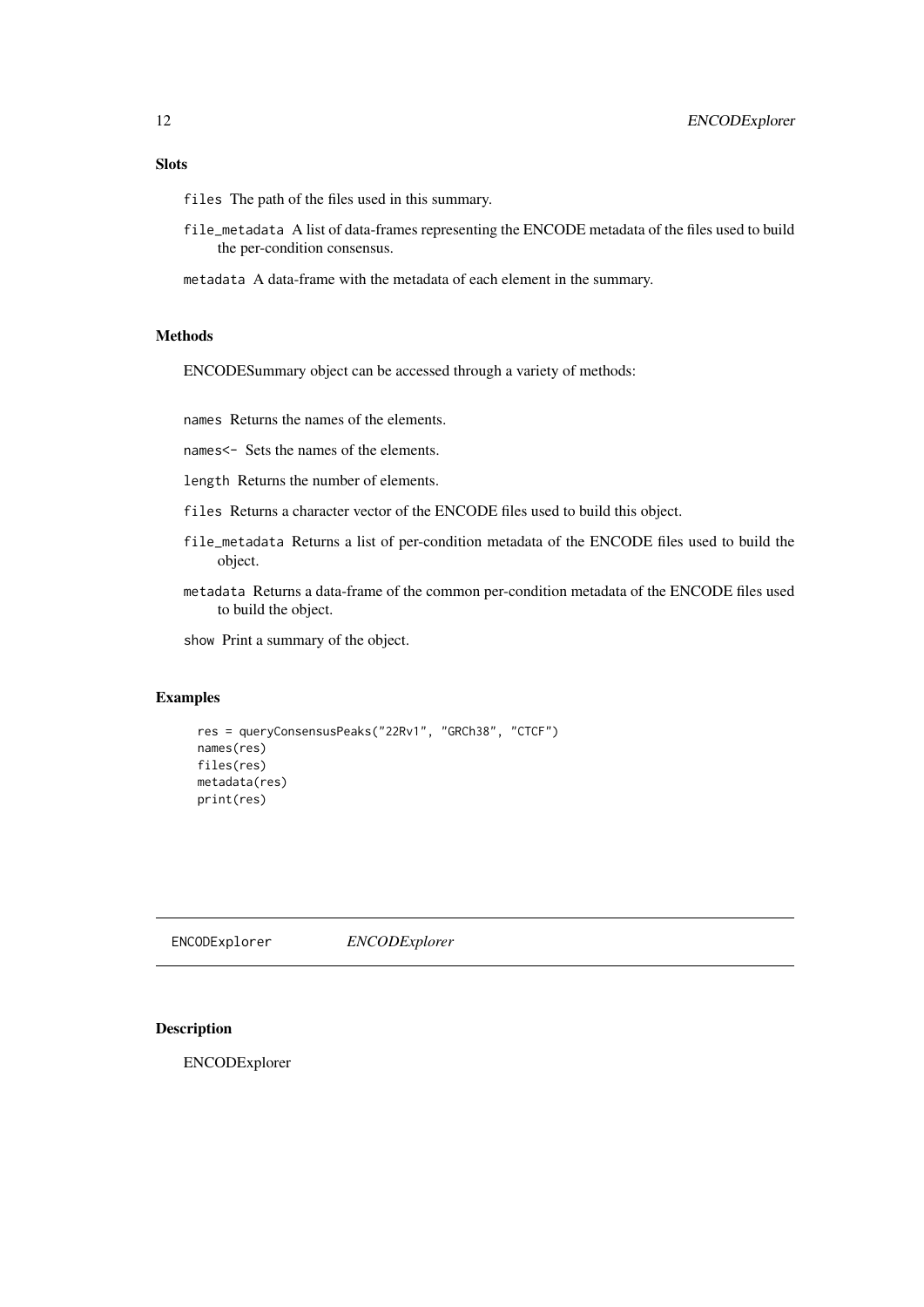<span id="page-12-0"></span>

| fuzzySearch | Fuzzysearch is a searching function for a string or a list of string<br>within the encode df data.table. For faster processing, pass en- |
|-------------|------------------------------------------------------------------------------------------------------------------------------------------|
|             | code_df object as database parameter.                                                                                                    |

# Description

Fuzzysearch is a searching function for a string or a list of string within the encode\_df data.table. For faster processing, pass encode\_df object as database parameter.

# Usage

```
fuzzySearch(searchTerm = NULL, database = get_encode_df(),
  filterVector = NULL, multipleTerm = FALSE, ignore_case = TRUE)
```
# Arguments

| searchTerm   | The keyword or a list of keyword to search.                                                                                  |
|--------------|------------------------------------------------------------------------------------------------------------------------------|
| database     | A data, table with similar format as encode df database.                                                                     |
| filterVector | A character to apply the search on specific column.                                                                          |
| multipleTerm | A boolean that indicate if the search Term is a list or even multiple search Term<br>separete by a comma in a single string. |
| ignore_case  | A boolean to enable the case sensitivity.                                                                                    |

#### Value

A data.table corresponding the every row of the database that contain at least of one the searchTerm.

# Examples

```
fuzz_ex <- fuzzySearch(searchTerm=c("ELAVL1","atf7"),
database=get_encode_df_demo(), filterVector ="target", multipleTerm = TRUE)
```
get\_encode\_df *Returns a "light" version of ENCODE file metadata.*

# Description

Returns a "light" version of ENCODE file metadata.

# Usage

get\_encode\_df()

# Value

a data.table containing the most relevant metadata for all ENCODE files.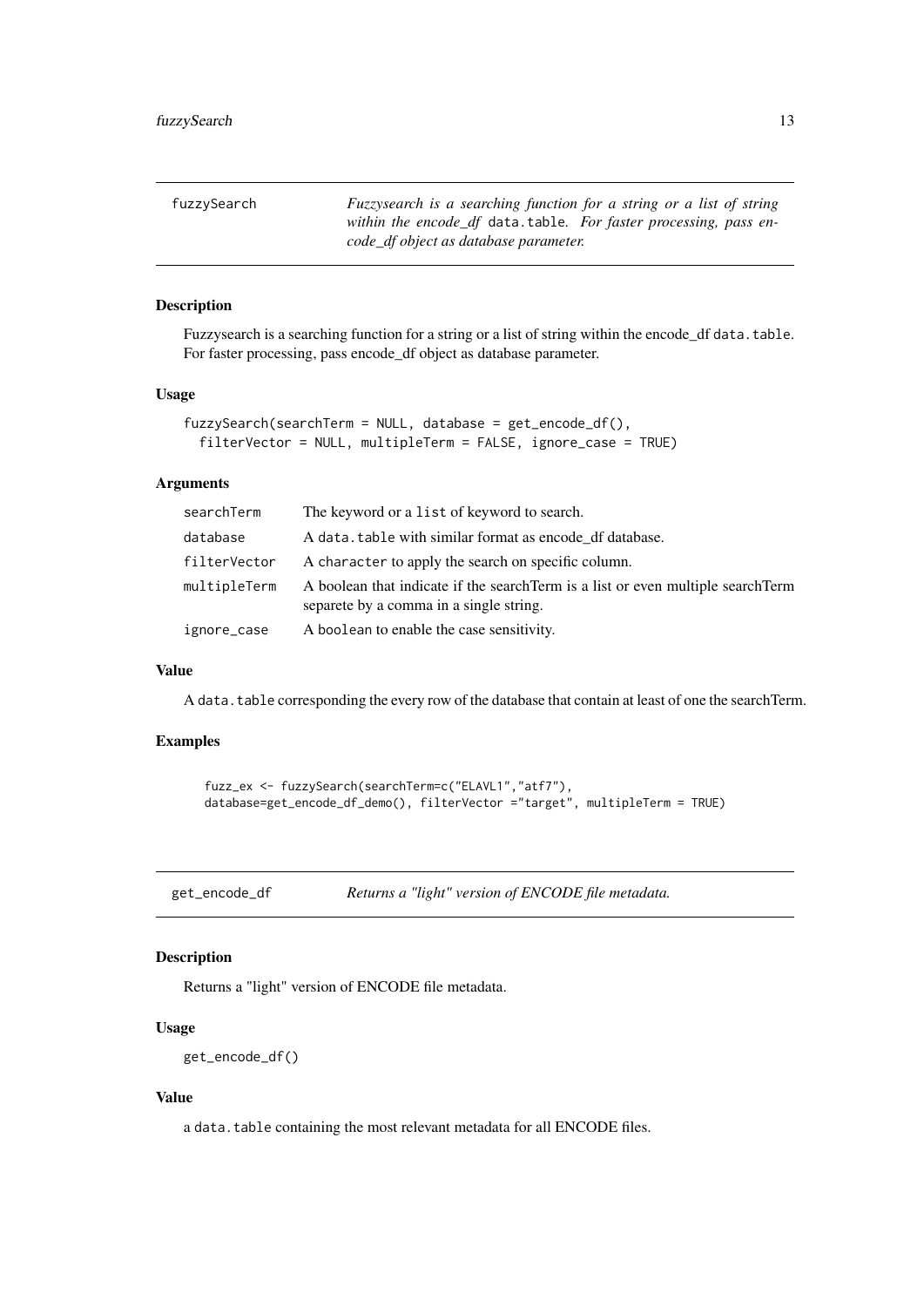# Examples

my\_encode\_df = get\_encode\_df()

get\_encode\_df\_demo *Get a demo encode\_df*

# Description

Get a demo encode\_df

# Usage

get\_encode\_df\_demo()

# Value

A vector of regions filenames

# Examples

encode\_df\_demo <- get\_encode\_df\_demo()

get\_encode\_df\_full *Concatenates all available file metadata into a single data table.*

# Description

Concatenates all available file metadata into a single data table.

# Usage

```
get_encode_df_full()
```
#### Value

a data.table containing relevant metadata for all ENCODE files.

#### Examples

my\_full\_encode\_df = get\_encode\_df\_full()

<span id="page-13-0"></span>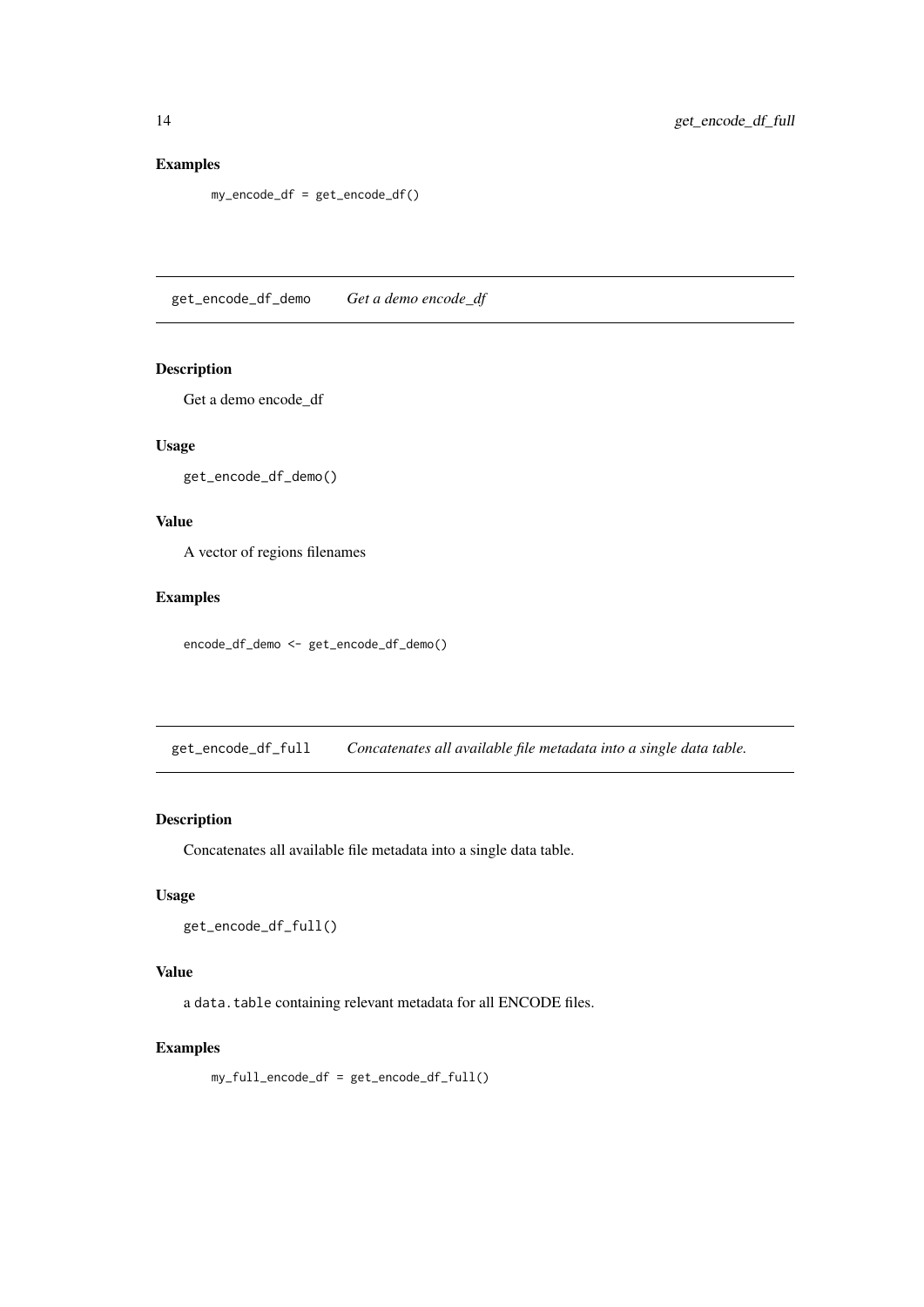<span id="page-14-1"></span><span id="page-14-0"></span>queryConsensusPeaks *Queries ENCODE for consensus peaks.*

# Description

Queries the ENCODE metadata to determine which peak files exists for the target protein in the biosample\_name biosample for the assembly genomic assembly, then builds per-condition (as determined by the treatment column and its adjuncts) consensus peaks.

#### Usage

```
queryConsensusPeaks(biosample_name, assembly, target, simplify = FALSE,
 use_interactive = FALSE)
```
# Arguments

| biosample_name The cell-line/tissue for which consensus peaks should be queried.                                                  |  |
|-----------------------------------------------------------------------------------------------------------------------------------|--|
| The target genomic assembly.                                                                                                      |  |
| The target protein.                                                                                                               |  |
| If TRUE, non-discriminatory columns are removed from the metadata, and if<br>only one sample group is found, it is renamed "All". |  |
| use_interactive                                                                                                                   |  |
| If TRUE, the user will be prompted when ENCODExplorer must choose how to<br>filter the available data.                            |  |
|                                                                                                                                   |  |

#### Details

If you wish to have more control over the files used to build the consensus, use [buildConsensusPeaks](#page-1-1).

# Value

An object of class [ENCODEBindingConsensus.](#page-7-1)

# See Also

[buildConsensusPeaks](#page-1-1)

#### Examples

```
queryConsensusPeaks("22Rv1", "GRCh38", "CTCF")
```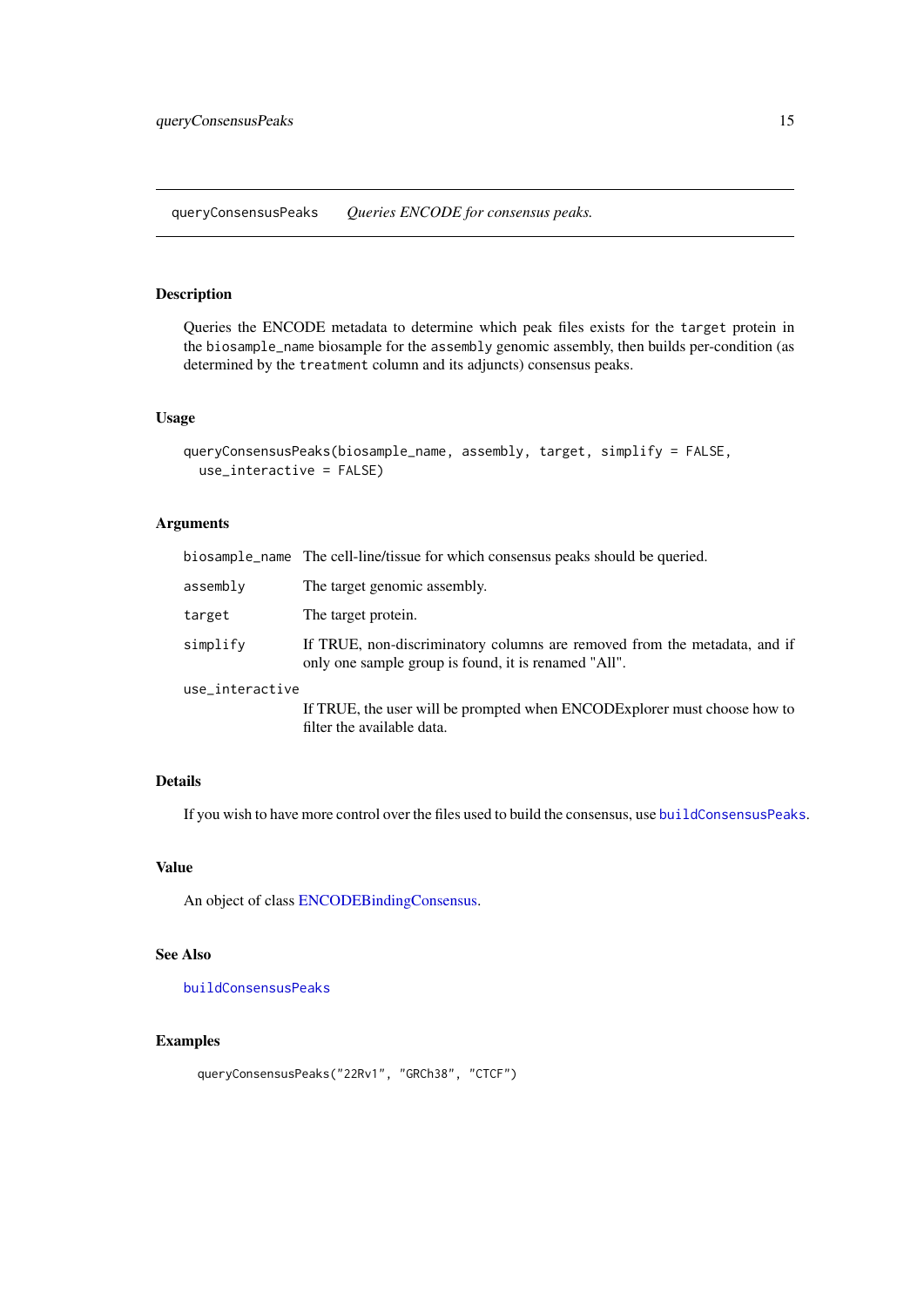#### <span id="page-15-1"></span><span id="page-15-0"></span>Description

After running the prepare\_ENCODEDb function, this function will allow you to extract a subset of data encording to the following criteria : accession, assay name, biosample, dataset accession, file accession, file format, laboratory, donor organism, target and treatment.

#### Usage

```
queryEncode(df = get_encode_df(), set_accession = NULL, assay = NULL,
 biosample_name = NULL, dataset_accession = NULL,
 file_accession = NULL, file_format = NULL, lab = NULL,
 organism = NULL, target = NULL, treatment = NULL, project = NULL,
 biosample_type = NULL, file_status = "released",
  status = "released", fixed = TRUE, quiet = FALSE, fuzzy = FALSE)
```
# Arguments

| df                | data. frame containing ENCODE experiment and dataset metadata                                    |  |
|-------------------|--------------------------------------------------------------------------------------------------|--|
| set_accession     | character string to select the accession                                                         |  |
| assay             | character string to select the assay type                                                        |  |
|                   | biosample_name character string to select the biosample name                                     |  |
| dataset_accession |                                                                                                  |  |
|                   | character string to select the dataset accession                                                 |  |
|                   | file_accession character string to select the file accesion                                      |  |
| file_format       | character string to select the file format                                                       |  |
| lab               | character string to select the laboratory                                                        |  |
| organism          | character string to select the donor organism                                                    |  |
| target            | character string to select the experimental target                                               |  |
| treatment         | character string to select the treatment                                                         |  |
| project           | character string to select the project                                                           |  |
| biosample_type    | character string to select the biosample type                                                    |  |
| file_status       | character string to select the file status ("released", "revoked", "all"). Default<br>"released" |  |
| status            | character string to select the dataset/experiment status                                         |  |
| fixed             | logical. If TRUE, pattern is a string to be matched as it is.                                    |  |
| quiet             | logical enables to switch off the result summary information when setting at<br>TRUE.            |  |
| fuzzy             | Search for substring or alternate hyphenations. Default: TRUE                                    |  |

#### Details

By default, the query can be made on an exact match term. This behaviour can be modified by setting the fixed argument at TRUE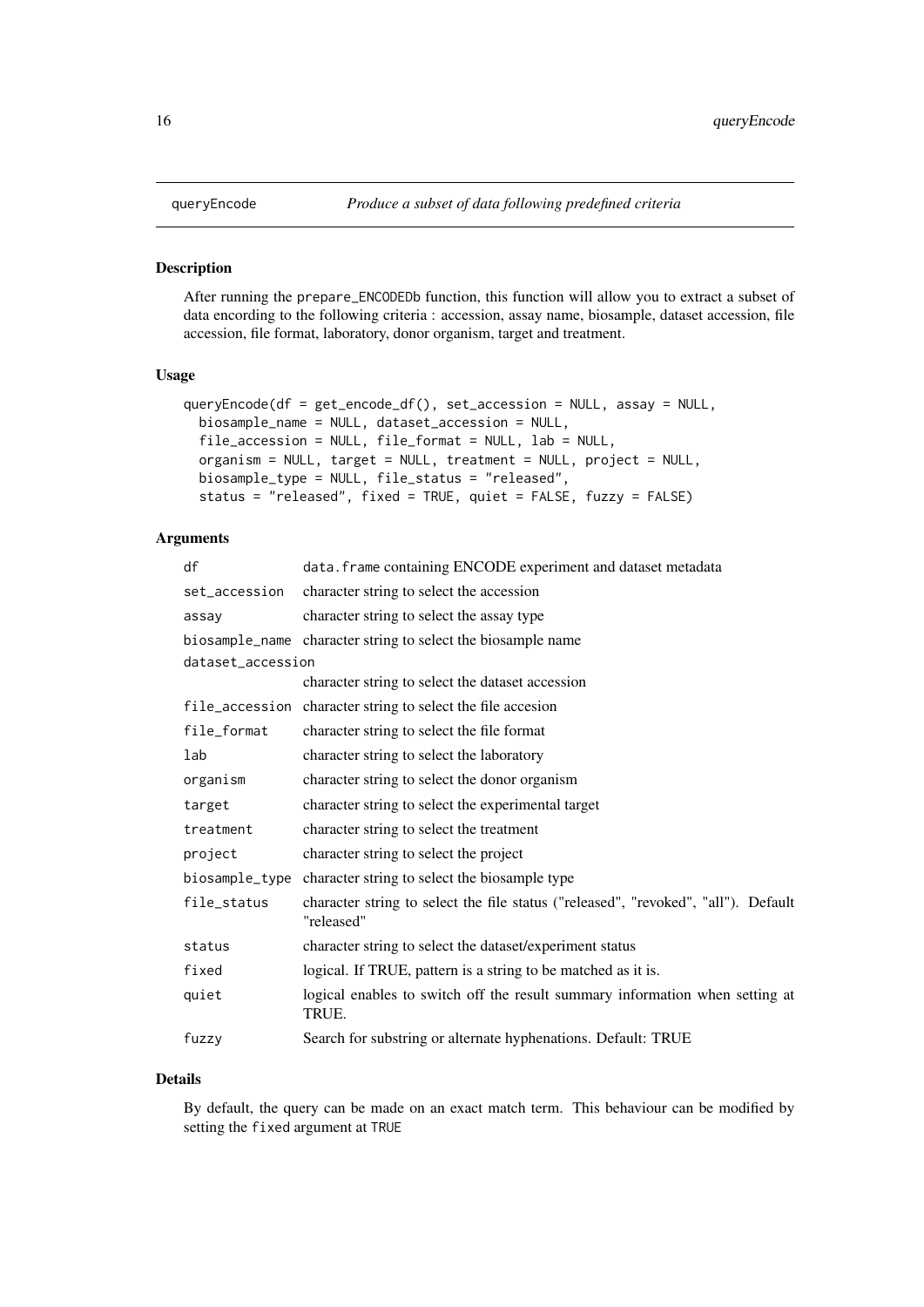#### <span id="page-16-0"></span>queryEncodeGeneric 17

#### Value

a data.frames containing data about ENCODE experiments and datasets

#### Examples

queryEncode(df = get\_encode\_df\_demo(), biosample\_name = "A549", file\_format = "bam")

<span id="page-16-1"></span>queryEncodeGeneric *Produce a subset of data following predefined criteria.*

#### Description

After running the prepare\_ENCODEDb function, this function will allow you to extract a subset of the files it describes. Search terms are passed in as named parameters, where the parameter's name indicates the field, and its value the terms to be searched for. Each term may be a vector of values, which are processed using the OR logical operation (the function will return all results matching at least one of the terms). In contrast, separate search fields are subjected to the AND logical operation.

#### Usage

```
queryEncodeGeneric(df = get_encode_df(), fixed = TRUE, quiet = FALSE,
 fuzzy = FALSE, ...)
```
#### Arguments

| df         | data. frame containing ENCODE experiment and dataset metadata                                                                                                                                                      |
|------------|--------------------------------------------------------------------------------------------------------------------------------------------------------------------------------------------------------------------|
| fixed      | logical. If TRUE, pattern is a string to be matched as it is. If FALSE, case<br>insensitive perl regular expression matching is used.                                                                              |
| quiet      | logical enables to switch off the result summary information                                                                                                                                                       |
| fuzzy      | logical. If TRUE while fixed is also TRUE, allows searching by substrings<br>and alternate space or hyphenation spellings. For example, "MCF7" will match<br>"MCF-7" or "RNA-Seq" will match "polyA mRNA RNA-Seq". |
| $\ddots$ . | All other named parameters are used as terms to be searched for, with the param-<br>eter name naming the field (biosample_name, assay, etc.) and the value being<br>the terms that are searched for.               |

#### Details

Possible search fields include the following: accession, assay name, biosample, dataset accession, file accession, file format, laboratory, donor organism, target and treatment.

By default, the query is made using exact matches. Set fixed to FALSE to use regular expression matching, and fuzzy to TRUE to search for substring or alternate hyphenations. These options cannot be combined.

#### Value

a data.frames containing data about ENCODE experiments and datasets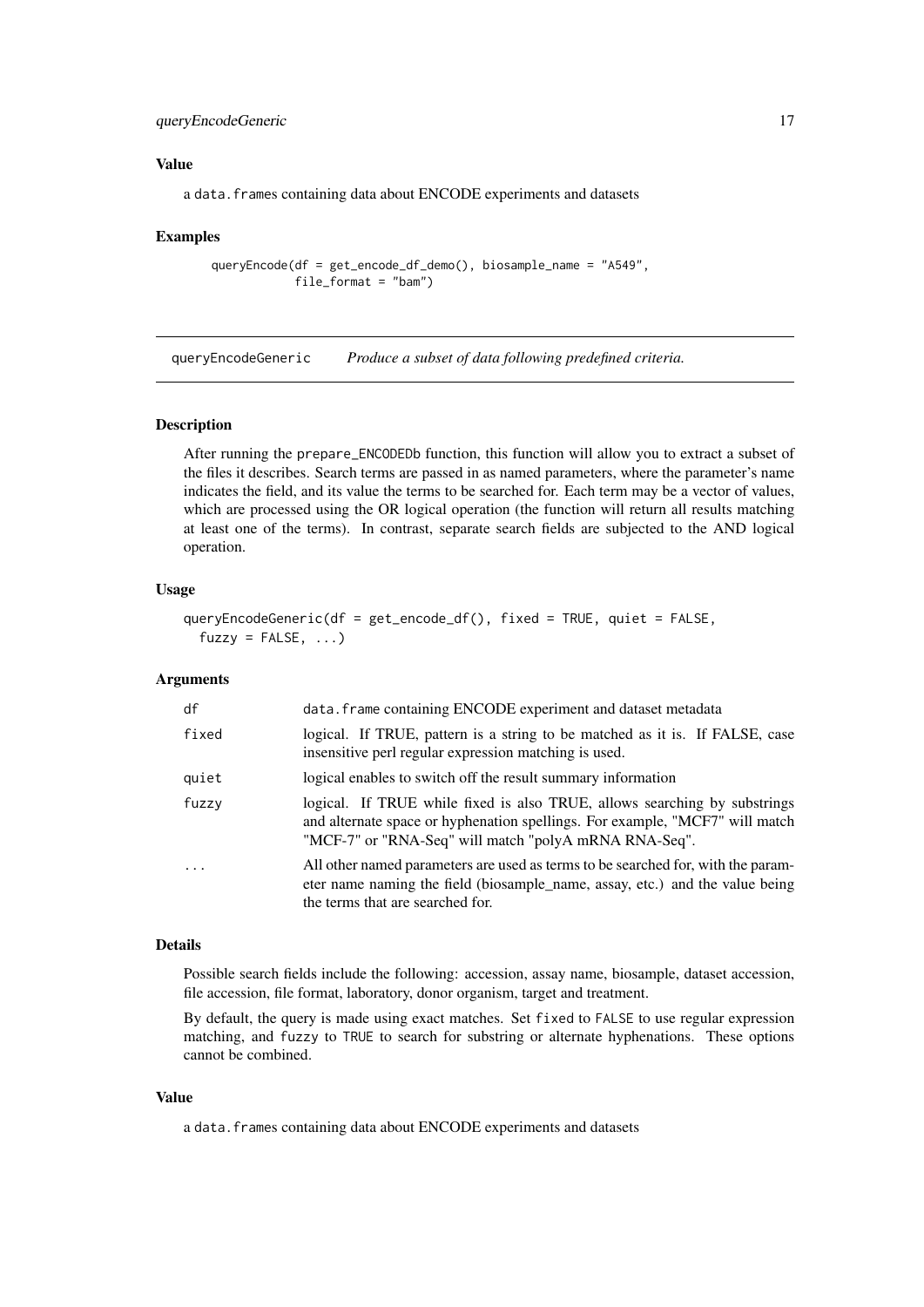# Examples

```
# Will return all bam files from biosample A549.
res = queryEncodeGeneric(biosample_name = "A549", file_format = "bam")
# Will return all bam files from biosamples A549 and HeLA-S3.
res = queryEncodeGeneric(biosample_name = c("A549", "HeLa-S3"), file_format = "bam")
# Will return all fles where the assay contains RNA-Seq or a substrings
# thereof, such as "polyA mRNA RNA-Seq" or "small RNA-Seq".
res = queryEncodeGeneric(assay="RNA-Seq", fuzzy=TRUE)
```
queryExpressionGeneric

*Queries and returns average expression levels for a given biosample\_name.*

#### Description

ENCODE files are automatically split by biosample\_description (which will separate samples from different cell fractions or sequencing methods) and by the treatment columns.

# Usage

```
queryExpressionGeneric(biosample_name, level = "gene quantifications",
 assay = NULL, assembly = NULL, simplify = TRUE,
 use_interactive = FALSE)
```
#### Arguments

|                 | biosample_name The cell-line/tissue for which average expression levels should be queried.                                        |  |
|-----------------|-----------------------------------------------------------------------------------------------------------------------------------|--|
| level           | The type of expression level to summarize, either "gene quantifications" or "tran-<br>script quantifications".                    |  |
| assay           | The assay type to summarize. If NULL, the most generic assay type is automati-<br>cally selected.                                 |  |
| assembly        | The target genomic assembly. If NULL, the most recent available assembly is<br>selected.                                          |  |
| simplify        | If TRUE, non-discriminatory columns are removed from the metadata, and if<br>only one sample group is found, it is renamed "All". |  |
| use_interactive |                                                                                                                                   |  |
|                 | If TRUE, the user will be prompted to select prefered metadata values when<br>multiple possibilities are available.               |  |

#### Value

An object of class [ENCODEExpressionSummary.](#page-8-1)

# See Also

[buildExpressionSummary](#page-2-1), [queryGeneExpression](#page-18-1)

<span id="page-17-0"></span>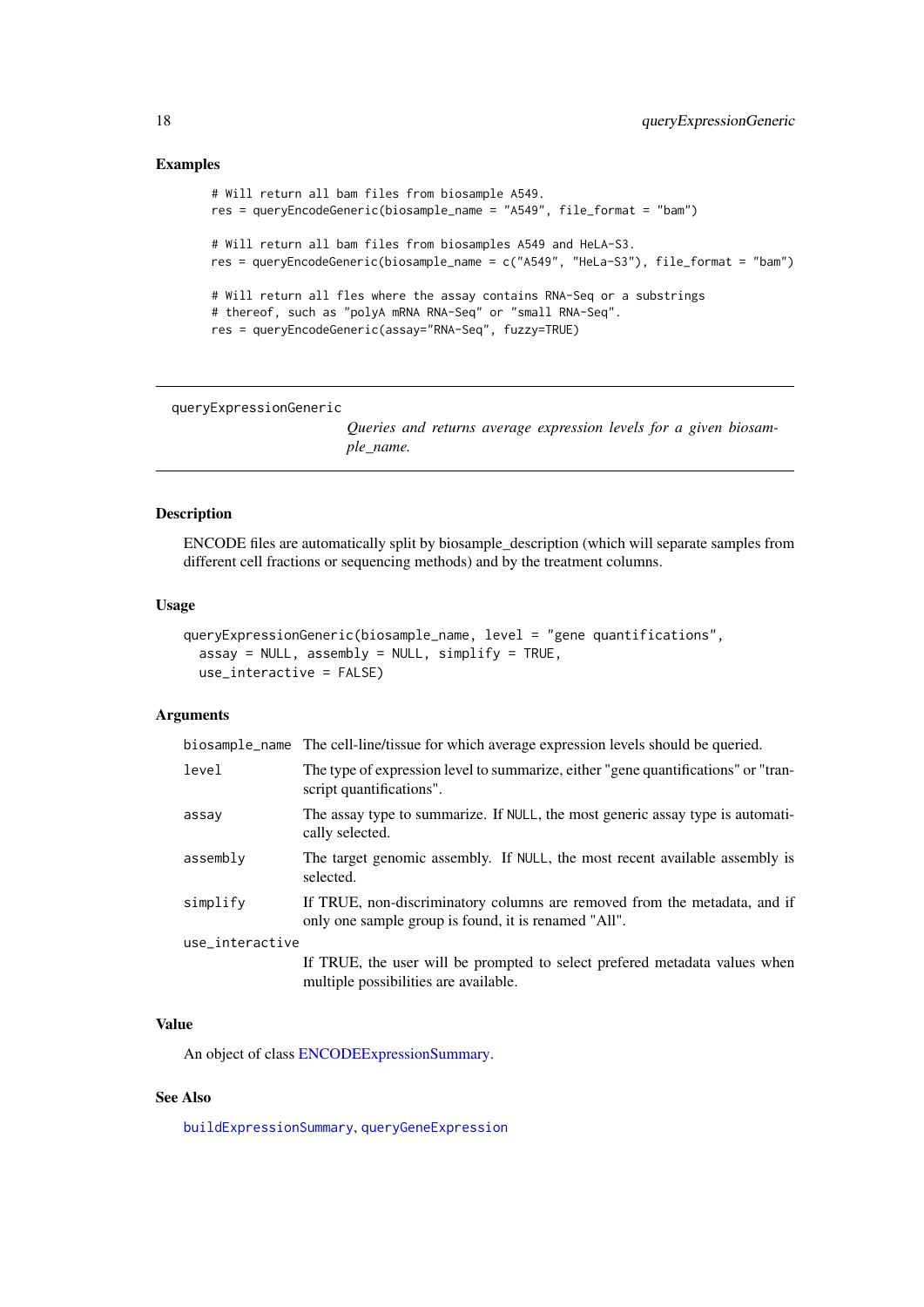# <span id="page-18-0"></span>Examples

queryExpressionGeneric("bone marrow")

<span id="page-18-1"></span>queryGeneExpression *Queries and returns average gene expression level for a given biosample\_name.*

# Description

ENCODE files are automatically split by biosample\_description (which will separate samples from different cell fractions or sequencing methods) and by the treatment columns.

# Usage

```
queryGeneExpression(biosample_name, assay = NULL, assembly = NULL,
  simplify = TRUE, use_interactive = FALSE)
```
# Arguments

|                 | biosample_name The cell-line/tissue for which average expression levels should be queried.                                                          |  |
|-----------------|-----------------------------------------------------------------------------------------------------------------------------------------------------|--|
| assay           | The assay type to summarize. If NULL, the most generic assay type is automati-<br>cally selected.                                                   |  |
| assembly        | The target genomic assembly. If NULL, the most recent available assembly is<br>selected.                                                            |  |
| simplify        | If TRUE, non-discriminatory columns are removed from the metadata, and if<br>only one sample group is found, it is renamed "All".                   |  |
| use_interactive |                                                                                                                                                     |  |
|                 | If TRUE, the user will be prompted to select prefered metadata values when<br>multiple possibilities are available, available assembly is selected. |  |

#### Value

An object of class [ENCODEExpressionSummary.](#page-8-1)

# See Also

[buildExpressionSummary](#page-2-1), [queryTranscriptExpression](#page-19-1)

#### Examples

queryGeneExpression("bone marrow")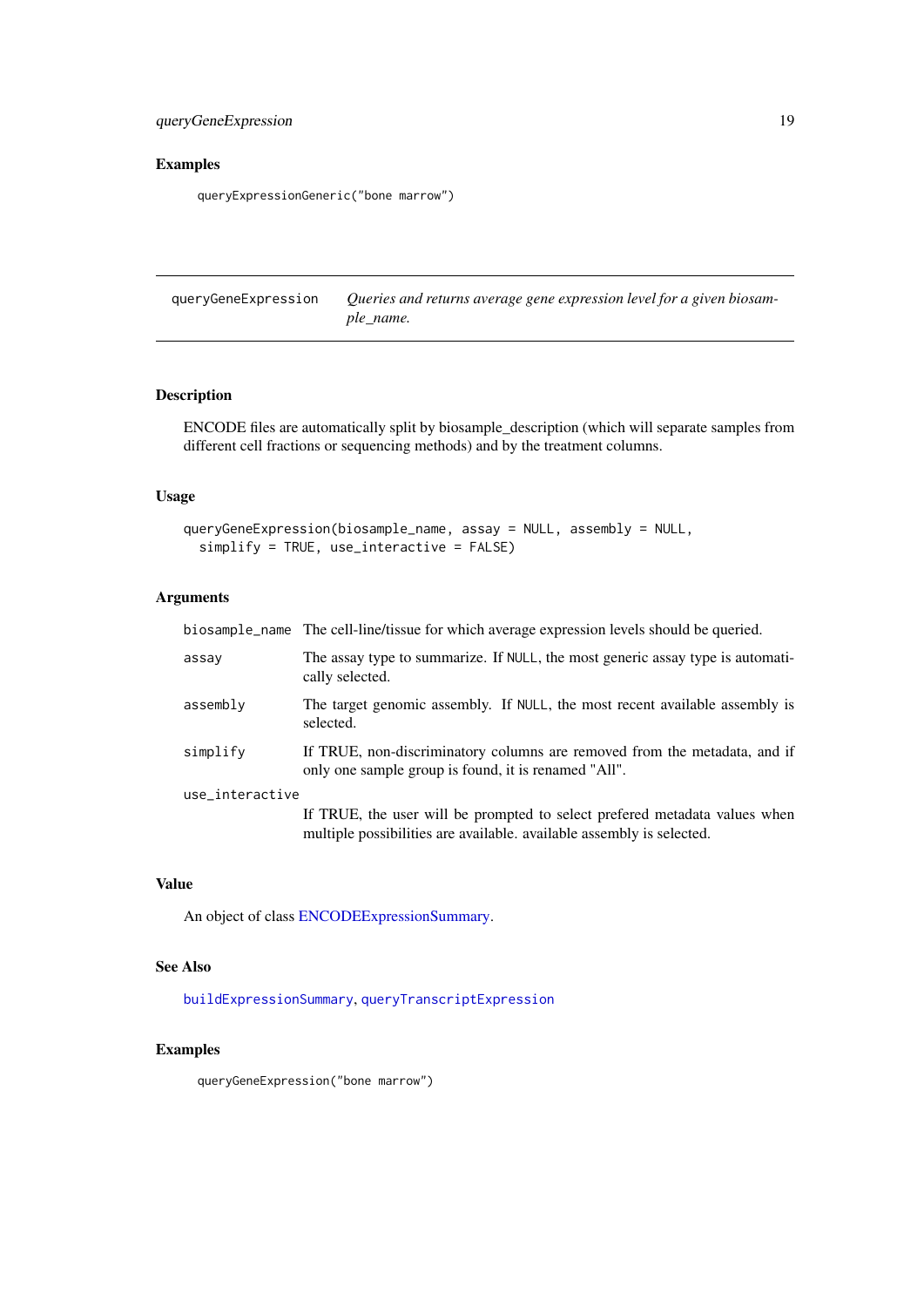<span id="page-19-1"></span><span id="page-19-0"></span>queryTranscriptExpression

*Queries and returns average transcript expression level for a given biosample\_name.*

# Description

ENCODE files are automatically split by biosample\_description (which will separate samples from different cell fractions or sequencing methods) and by the treatment columns.

# Usage

```
queryTranscriptExpression(biosample_name, assay = NULL,
 assembly = NULL, simplify = TRUE, use_interactive = FALSE)
```
# Arguments

|                 | biosample_name The cell-line/tissue for which average expression levels should be queried.                                        |  |
|-----------------|-----------------------------------------------------------------------------------------------------------------------------------|--|
| assay           | The assay type to summarize. If NULL, the most generic assay type is automati-<br>cally selected.                                 |  |
| assembly        | The target genomic assembly. If NULL, the most recent available assembly is<br>selected.                                          |  |
| simplify        | If TRUE, non-discriminatory columns are removed from the metadata, and if<br>only one sample group is found, it is renamed "All". |  |
| use_interactive |                                                                                                                                   |  |
|                 | If TRUE, the user will be prompted to select prefered metadata values when<br>multiple possibilities are available.               |  |

#### Value

An object of class [ENCODEExpressionSummary.](#page-8-1)

#### See Also

[buildExpressionSummary](#page-2-1), [queryGeneExpression](#page-18-1)

# Examples

queryTranscriptExpression("bone marrow")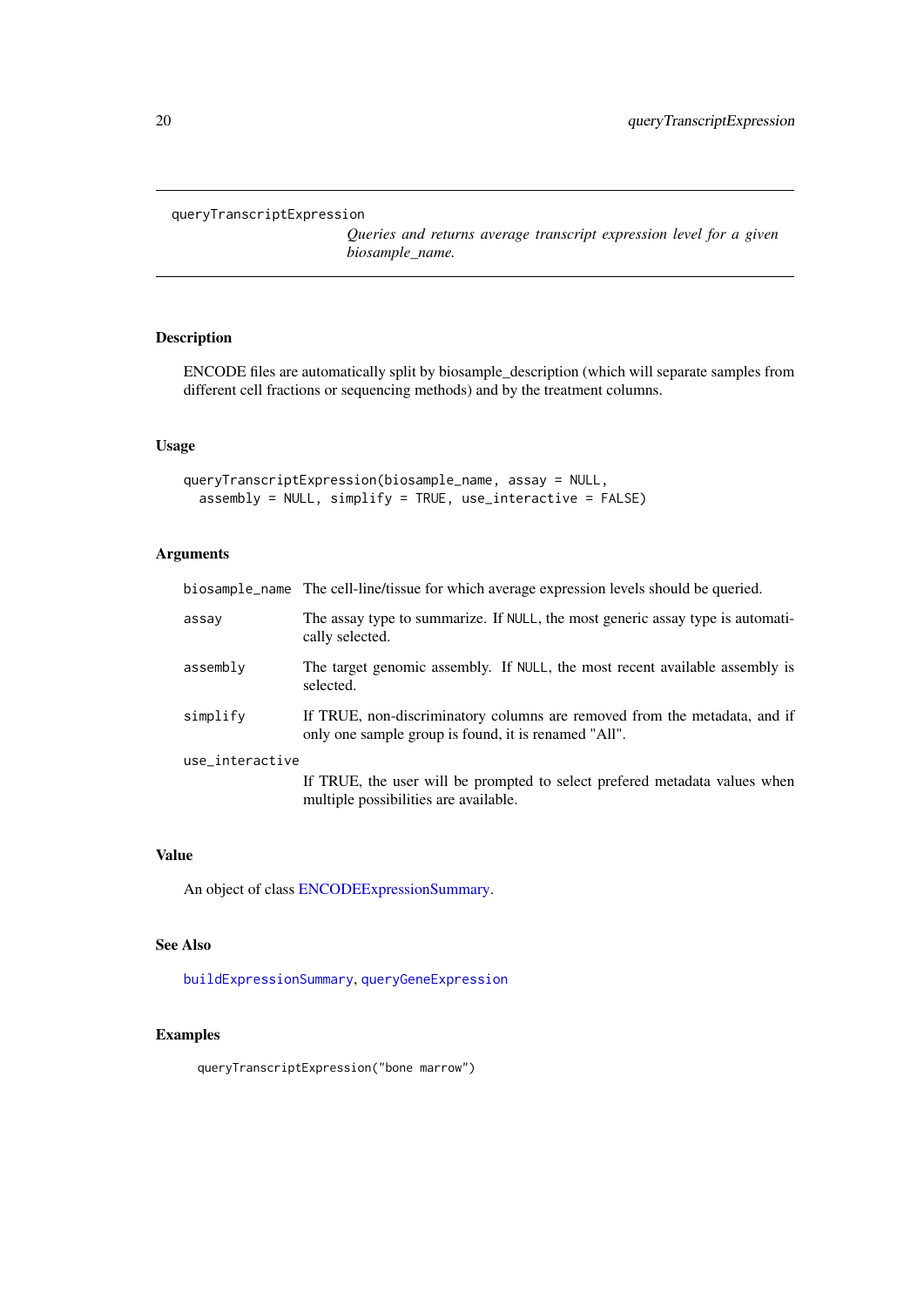<span id="page-20-0"></span>

| searchEncode | Simulate a query on ENCODE website and return the result as a |
|--------------|---------------------------------------------------------------|
|              | data.frame                                                    |

#### Description

data.frames produced when converting JSON to data.frame with the fromJSON function will sometime have columns that are lists and/or columns that are data. frames.

# Usage

```
searchEncode(searchTerm = NULL, limit = 10, quiet = FALSE)
```
# Arguments

| searchTerm | a search term                                                                   |
|------------|---------------------------------------------------------------------------------|
| limit      | the maximum number of return entries, default 10.                               |
| quiet      | logical value enables to switch off the result summary information when setting |
|            | at TRUE. will return all the result. It can generate large results set.         |

# Details

This function simulates a basic query on ENCODE website

# Value

a data. frame corresponding Every object that matches the search term

# Examples

searchEncode("ChIP-Seq+H3K4me1")

searchToquery *Convert searchEncode output in queryEncode output.*

#### Description

After processing to a basic search with the searchEncode function you can convert your result in a queryEncode output. Thus you can benefit from the collected metadata.

# Usage

```
searchToquery(df = get_encode_df(), searchResults, quiet = TRUE)
```
# Arguments

| df            | list of two data. frame containing ENCODE experiment and dataset meta-<br>data.       |
|---------------|---------------------------------------------------------------------------------------|
| searchResults | the results set generated from searchEncode                                           |
| quiet         | logical enables to switch off the result summary information when setting at<br>TRUE. |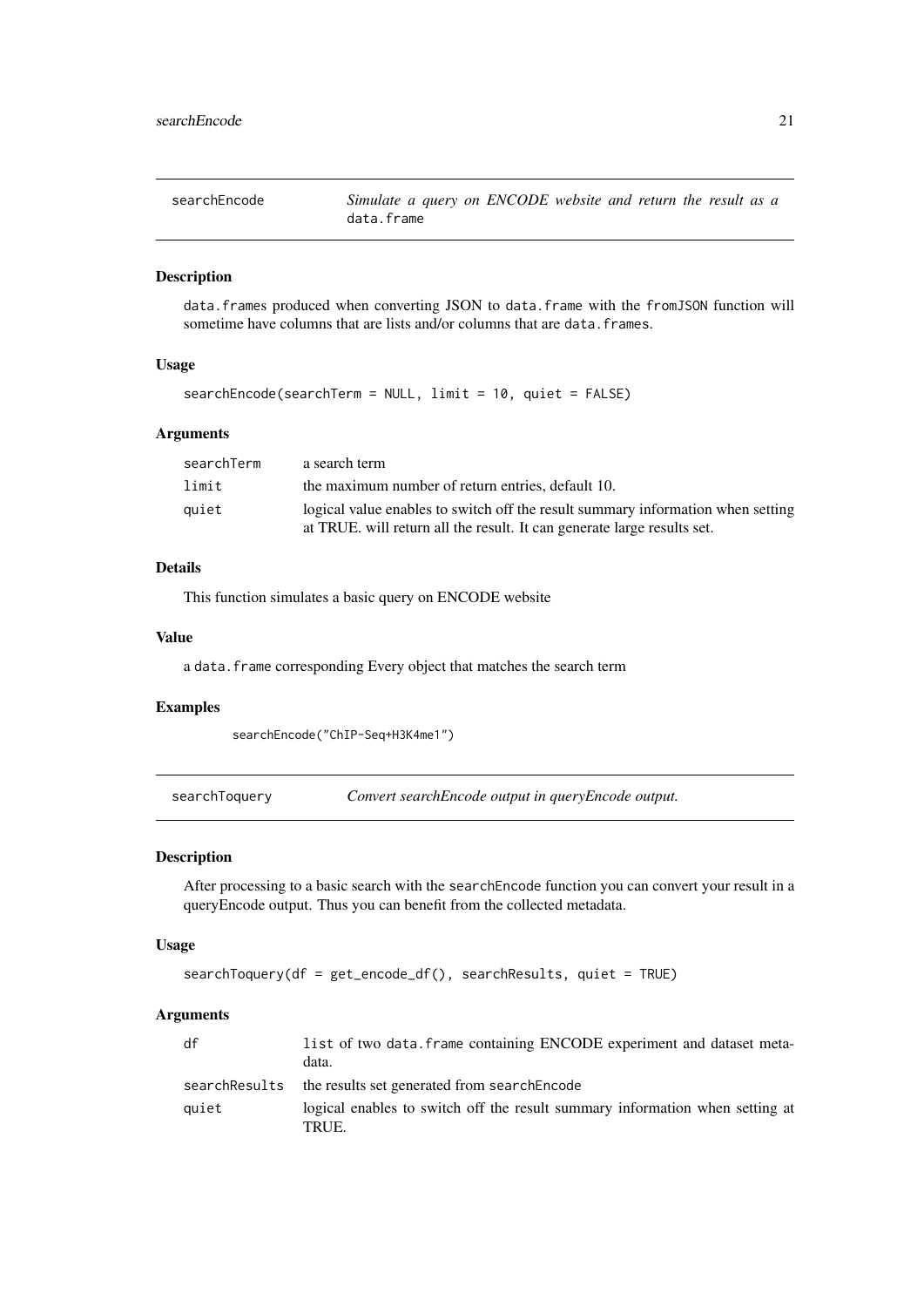# <span id="page-21-0"></span>Details

The output is compatible with the dowload function.

# Value

a list of two data.frames containing data about ENCODE experiments and datasets

#### Examples

```
search_res <- searchEncode(searchTerm = "switchgear elavl1", limit = "1")
res <- searchToquery(searchResults = search_res, quiet = TRUE)
```
shinyEncode *Launch a shiny interface for ENCODExplorer*

# Description

Launch a shiny interface for ENCODExplorer

# Usage

shinyEncode()

#### Value

None

# Examples

## Not run: shinyEncode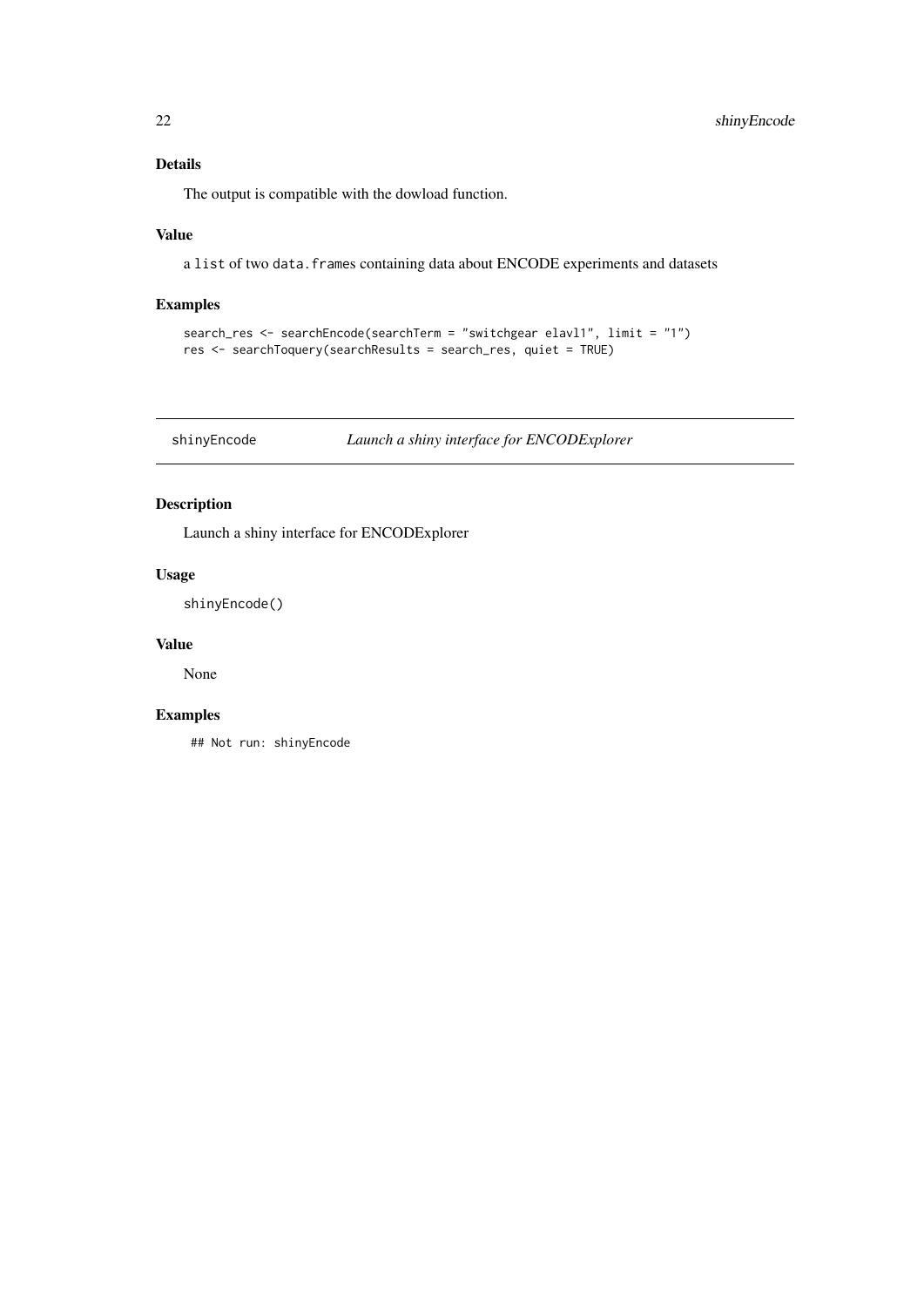# <span id="page-22-0"></span>Index

```
buildConsensusPeaks, 2, 8, 15
buildExpressionSummary, 3, 9, 18–20
clean_column, 4
clean_table, 5
consensus
        (ENCODEBindingConsensus-class),
        8
consensus,ENCODEBindingConsensus,ENCODEBindingConsensus-method
(ENCODESummary-class), 11
        (ENCODEBindingConsensus-class),
        8
consensus,ENCODEBindingConsensus-method
        (ENCODEBindingConsensus-class),
        8
createDesign, 5
data.frame, 10
download_dt_file, 7
download_single_file, 7
downloadEncode, 6
ENCODEBindingConsensus, 3, 15
ENCODEBindingConsensus-class, 8, 11
ENCODEExpressionSummary, 4, 18–20
ENCODEExpressionSummary-class, 9, 11
ENCODESummary, 8, 10, 11
ENCODESummary-class, 11
ENCODExplorer, 12
ENCODExplorer-package (ENCODExplorer),
        12
file_metadata (ENCODESummary-class), 11
names<-,ENCODEBindingConsensus,character-method<br>file_metadata,ENCODESummary,ENCODESummary-method
        (ENCODESummary-class), 11
file_metadata,ENCODESummary-method
        (ENCODESummary-class), 11
files (ENCODESummary-class), 11
files,ENCODESummary,ENCODESummary-method
        (ENCODESummary-class), 11
files,ENCODESummary-method
        (ENCODESummary-class), 11
fuzzySearch, 13
get_encode_df, 13
get_encode_df_demo, 14
                                                get_encode_df_full, 14
                                                GRangesList, 9, 10
                                                length,ENCODESummary-method
                                                         (ENCODESummary-class), 11
                                                metadata,ENCODESummary,ENCODESummary-method
                                                metadata,ENCODESummary-method
                                                         (ENCODESummary-class), 11
                                                metric (ENCODEExpressionSummary-class),
                                                         \mathbf Qmetric,ENCODEBindingConsensus,ENCODEBindingConsensus-me
                                                         (ENCODEExpressionSummary-class),
                                                         \alphametric,ENCODEExpressionSummary-method
                                                         (ENCODEExpressionSummary-class),
                                                         9
                                                metric_data
                                                         (ENCODEExpressionSummary-class),
                                                         9
                                                metric_data,ENCODEBindingConsensus,ENCODEBindingConsens
                                                         (ENCODEExpressionSummary-class),
                                                         9
                                                metric_data,ENCODEExpressionSummary-method
                                                         (ENCODEExpressionSummary-class),
                                                         9
                                                names,ENCODESummary-method
                                                         (ENCODESummary-class), 11
                                                         (ENCODEBindingConsensus-class),
                                                         8
                                                names<-,ENCODEExpressionSummary,character-method
                                                         (ENCODEExpressionSummary-class),
                                                         9
                                                names<-,ENCODESummary,character-method
                                                         (ENCODESummary-class), 11
                                                peaks (ENCODEBindingConsensus-class), 8
                                                peaks, ENCODEBindingConsensus, ENCODEBindingConsensus-methods
                                                         (ENCODEBindingConsensus-class),
                                                         8
```